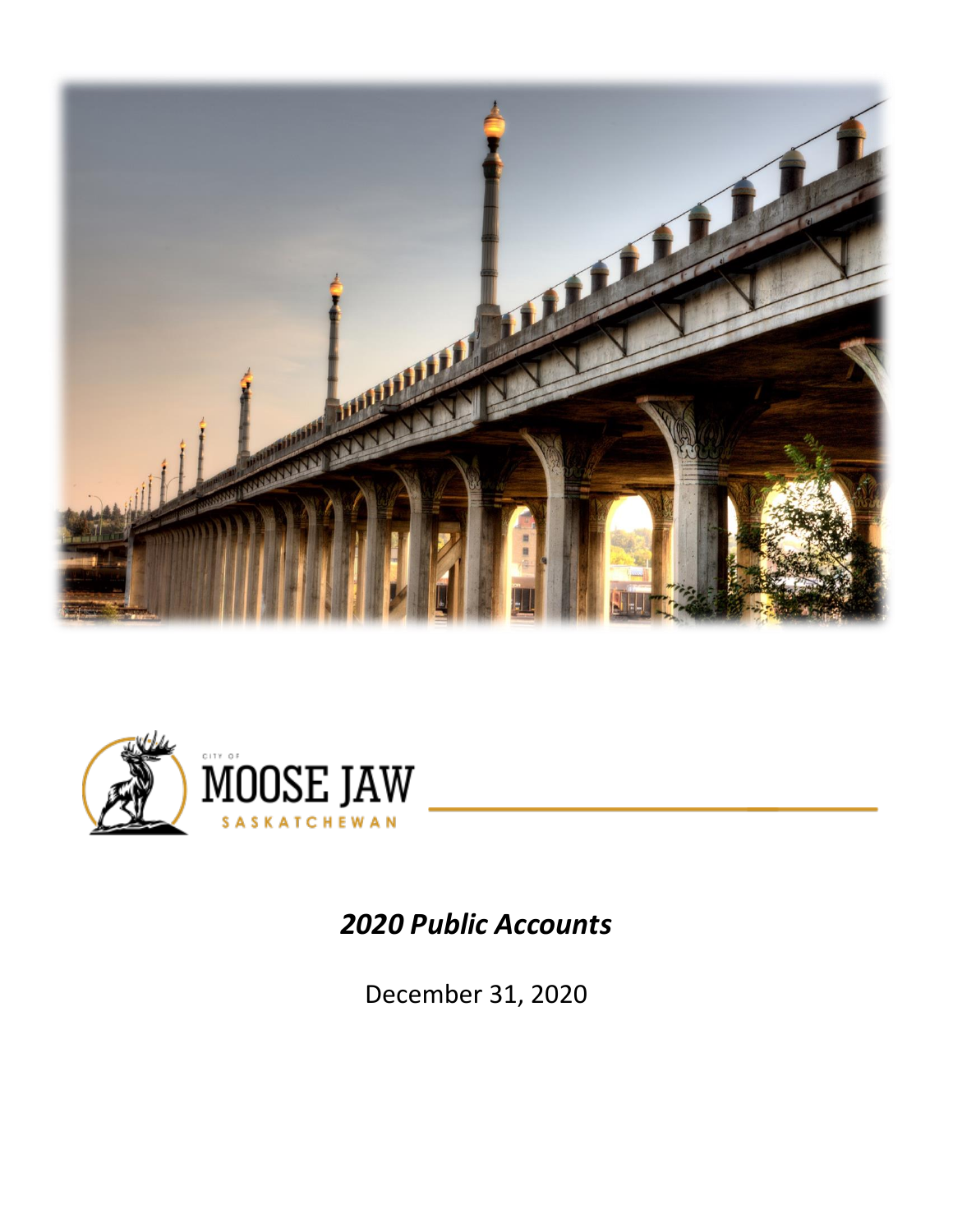❖❖❖❖❖❖❖❖❖❖❖❖❖❖❖❖❖❖❖❖❖❖❖❖❖❖❖❖❖❖

# **Public Accounts**

❖❖❖❖❖❖❖❖❖❖❖❖❖❖❖❖❖❖❖❖❖❖❖❖❖❖❖❖❖❖

Fiscal Year December 31, 2020

THIS DOCUMENT PREPARED BY THE FINANCE DEPARTMENT CITY OF MOOSE JAW MOOSE JAW, SASKATCHEWAN, CANADA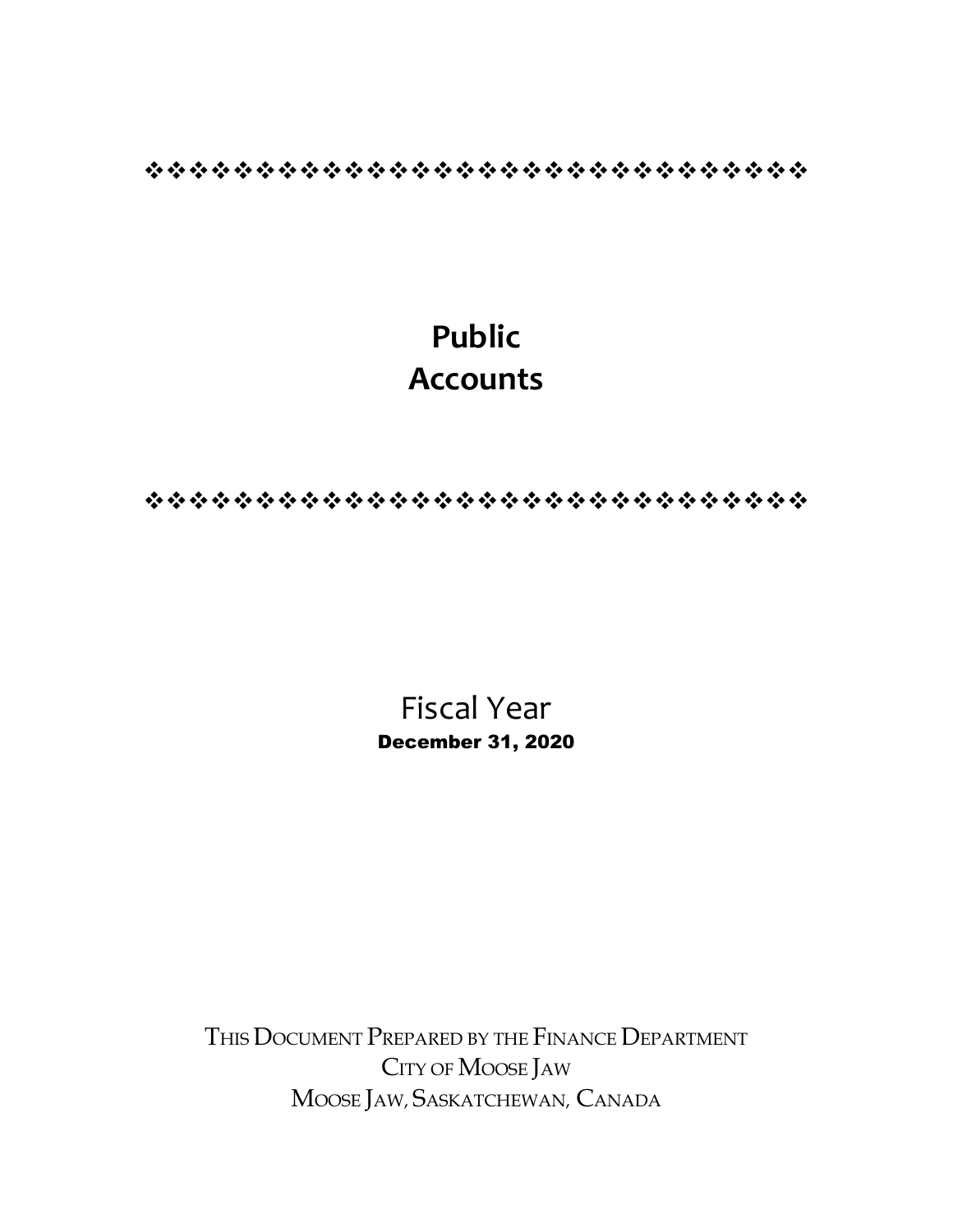

## **CITY OF MOOSE JAW**<br>MOOSE JAW 2020 MUNICIPAL PUBLIC ACCO **2020 MUNICIPAL PUBLIC ACCOUNTS**

## **TABLE OF CONTENTS**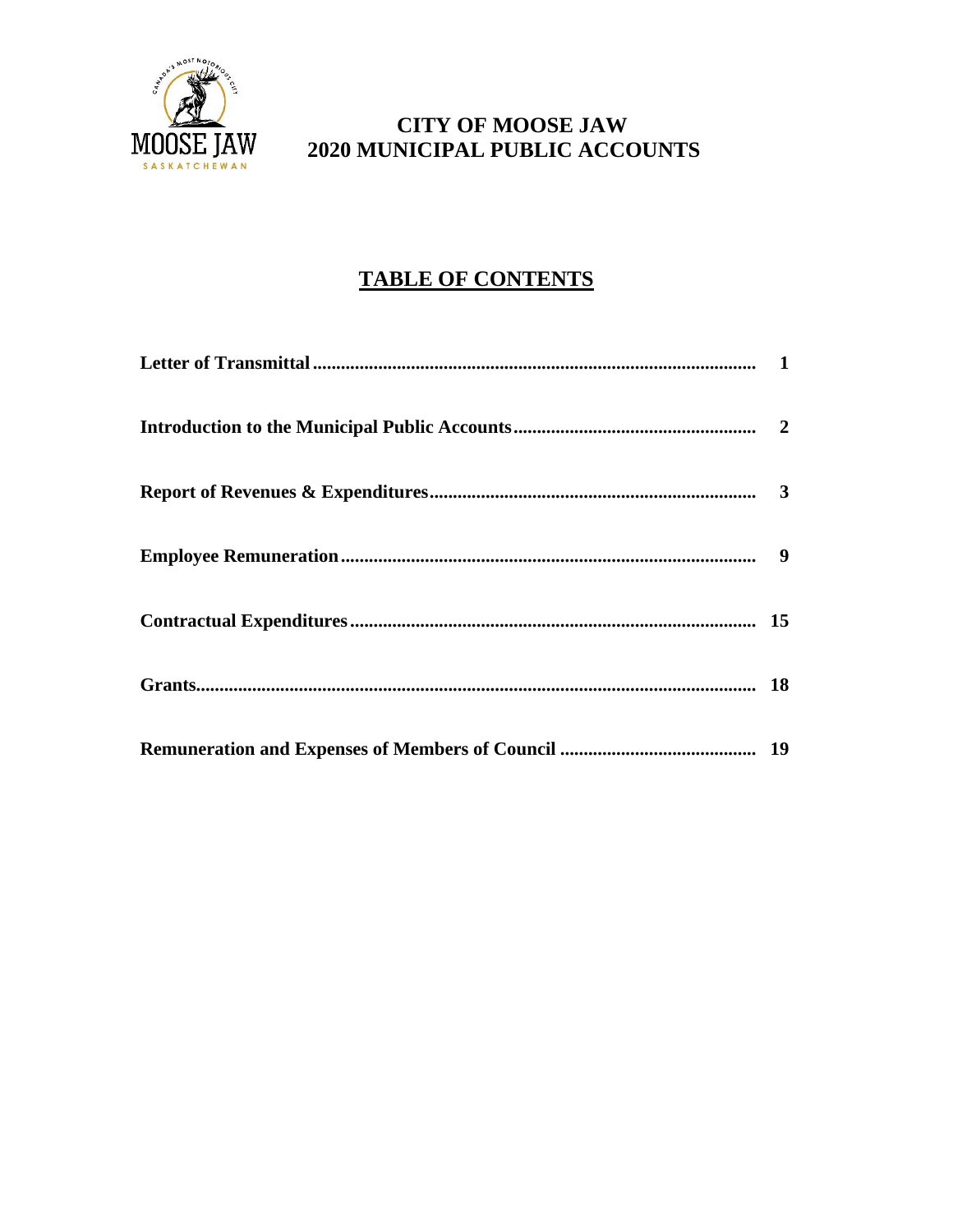

June 28, 2021

TO: Members of City Council FROM: Financial Services Department

SUBJECT: Municipal Public Accounts

Attached for Council's review and discussion are The Municipal Public Accounts of the City of Moose Jaw for the fiscal year ending December 31, 2020 as required by Section 156.1 of *The Cities Act*.

These Public Accounts also contain information relative to Mosaic Place as required by Section 156.2(b) of *The Cities Act.*

The Financial Statements of the City of Moose Jaw and Mosaic Place also form part of the Public Accounts and are available upon request.

Respectfully submitted,

 $\frac{1}{2}$ 

Brian Acker, B. Comm., CPA, CMA Director of Financial Services

BA/sp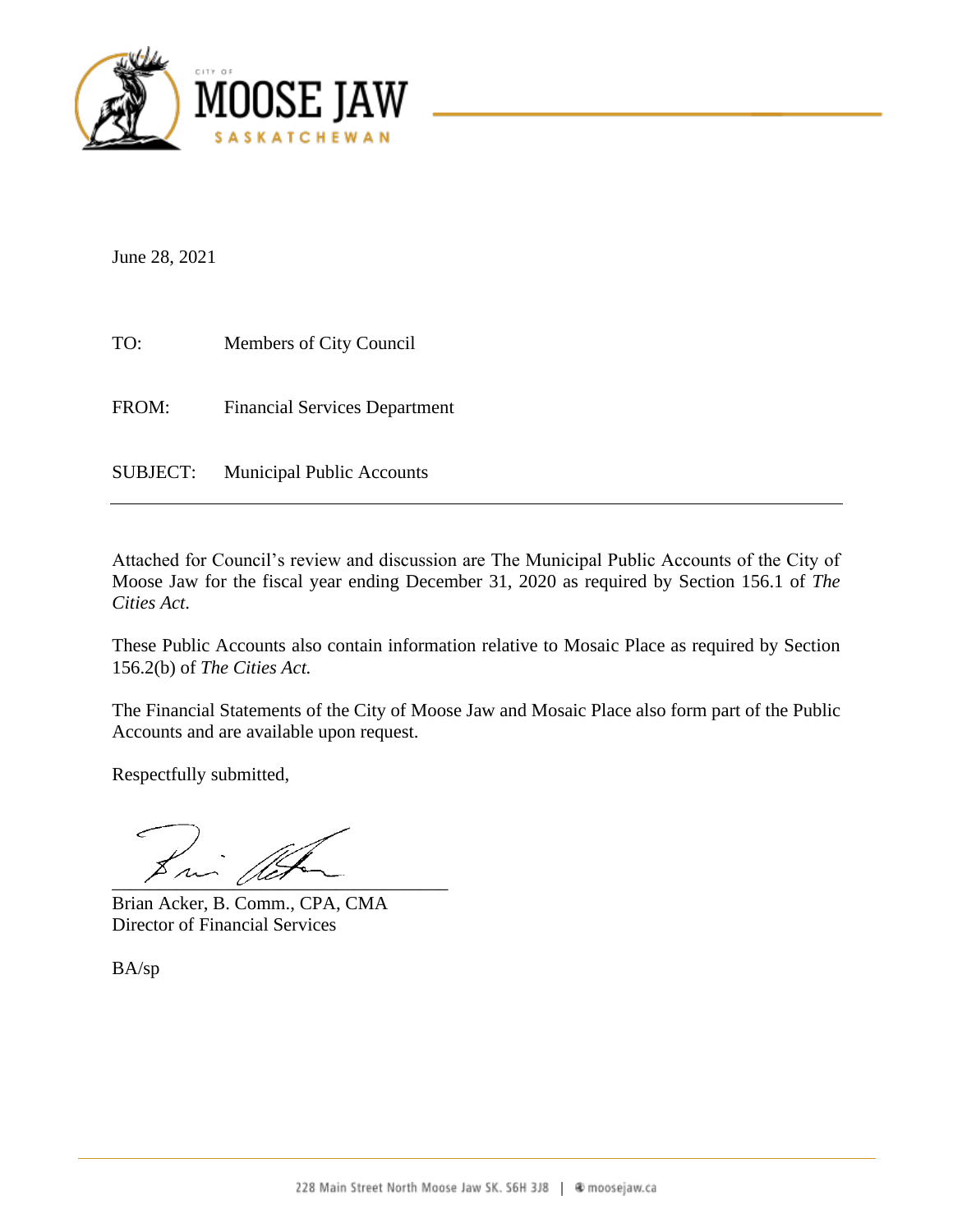

## **INTRODUCTION TO THE**

## **MUNICIPAL PUBLIC ACCOUNTS**

Preparation of the Municipal Public Accounts is provided for by Section 156.1 of *The Cities Act* and by The Cities Regulations.

Contractual expenditures for goods and services report both Operating and Capital Expenditures. In reporting contractual expenditures we have excluded certain expenditures that are not actual Operating or Capital costs:

- Eg. Investment contracts
	- Debt Payments
	- Tax and Water refunds or rebates
	- Employee payroll deductions
	- Land refunds

No attempt has been made to eliminate expenditures that are not chargeable to 2020 operations:

- Eg. Prepaid expenses
	- Inventory
	- Equipment
	- Prior year's accrued liabilities

The Municipal Public Accounts as provided for by Section 156.1 of *The Cities Act,* now follow.

June 28, 2021 MOOSE JAW, SASKATCHEWAN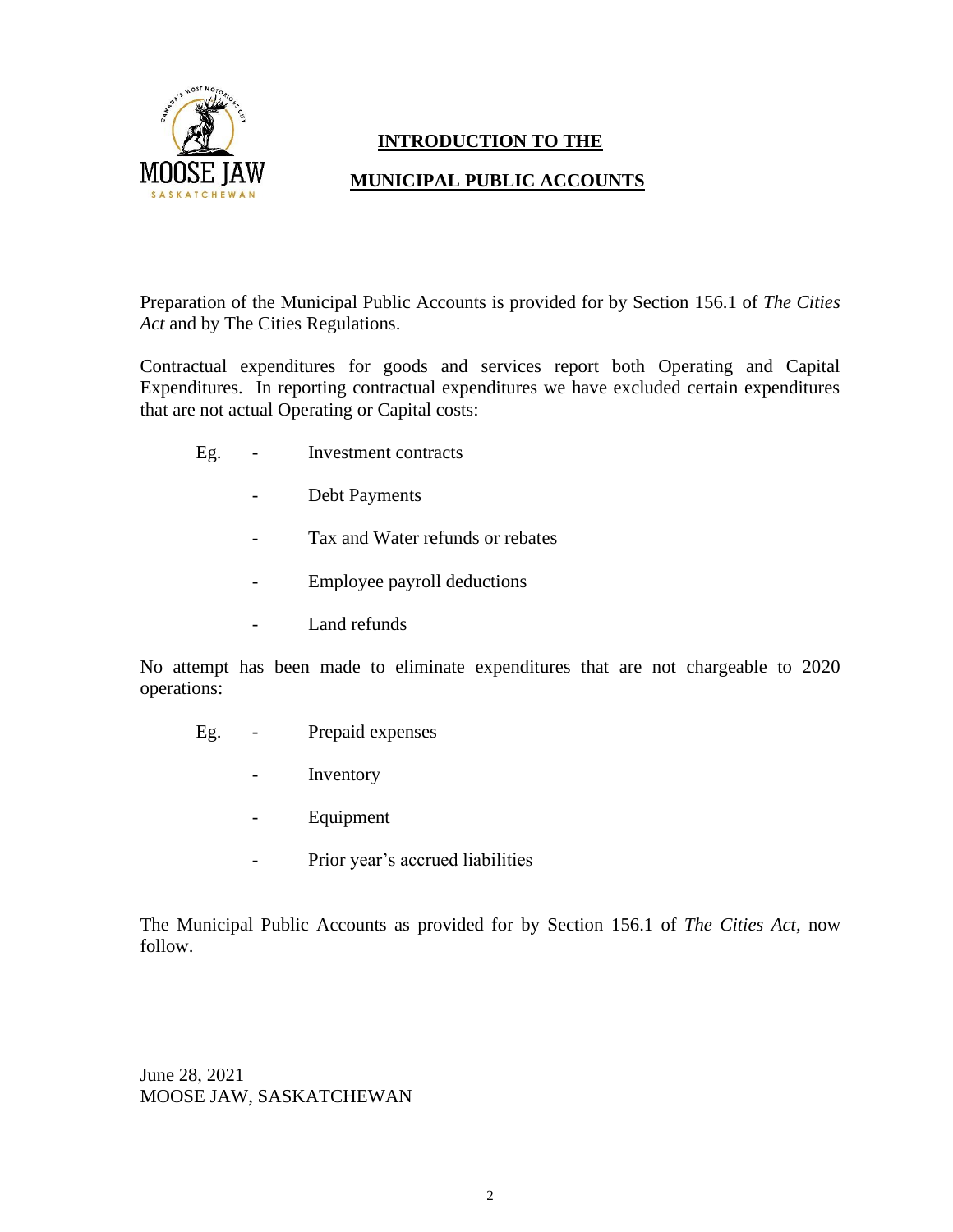# **CITY OF MOOSE JAW 2020 MUNICIPAL PUBLIC ACCOUNTS REPORT OF REVENUES & EXPENDITURES**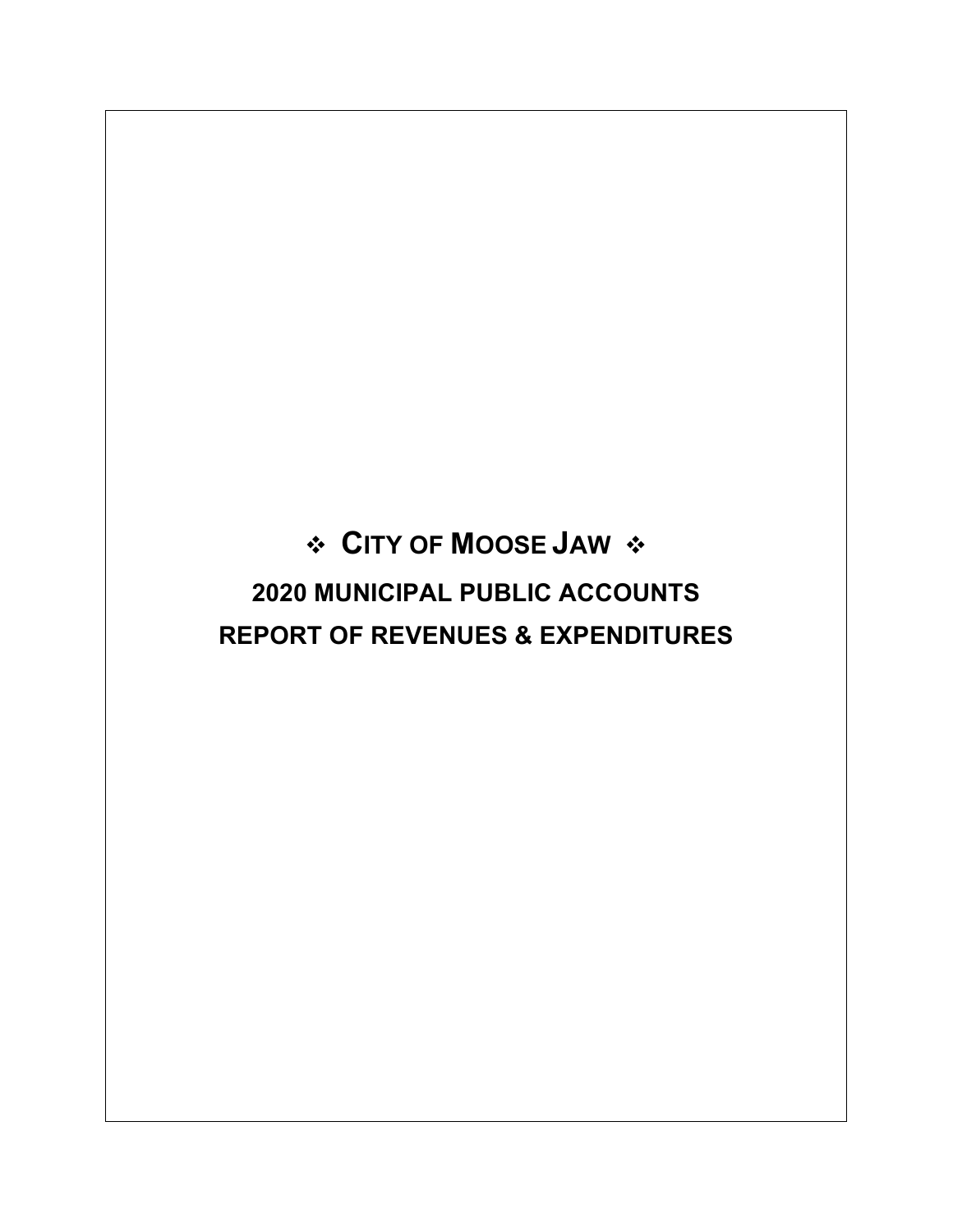## **REPORT OF REVENUES & EXPENDITURES**

## FOR THE YEAR ENDED DECEMBER 31, 2020

## **CONSOLIDATED STATEMENT OF OPERATIONS AND ACCUMULATED SURPLUS**

|                                                                            | <b>Budget</b> | Actual                     | Actual                     |
|----------------------------------------------------------------------------|---------------|----------------------------|----------------------------|
|                                                                            | 2020          | 2020                       | 2019                       |
| <b>REVENUE</b>                                                             | \$            | \$                         | \$                         |
| Taxation                                                                   | 28,712,424    | 29,275,080                 | 28,136,691                 |
| <b>Other Levies</b>                                                        | 6,355,539     | 6,217,924                  | 6,240,459                  |
| Licenses and Permits                                                       | 1,501,681     | 984,745                    | 1,281,528                  |
| <b>Rents and Concessions</b>                                               | 1,206,550     | 317,828                    | 483,514                    |
| Law Enforcement                                                            | 1,377,599     | 1,100,506                  | 1,220,875                  |
| <b>Fines and Penalties</b>                                                 | 1,133,700     | 813,082                    | 1,339,802                  |
| <b>Investment Earnings</b>                                                 | 3,368,526     | 2,692,983                  | 6,278,625                  |
| <b>Service Charges</b>                                                     | 138,253       | 74,546                     | 134,300                    |
| User Charges and Fees                                                      | 4,633,192     | 3,295,266                  | 4,676,374                  |
| Contributions, Grants and Subsidies                                        | 14,891,809    | 18,343,164                 | 17,767,600                 |
| <b>Other Contributions</b>                                                 | 1,100,675     | 564,381                    | 501,163                    |
| <b>Utilities</b>                                                           | 29,598,266    | 29,788,443                 | 25,551,954                 |
| <b>Land Sales</b>                                                          | 2,210,000     | 918,455                    | 136,322                    |
| Other Income                                                               |               | 1,129,473                  | 1,547,734                  |
|                                                                            | 96,228,214    | 95,515,876                 | 95,296,941                 |
| <b>EXPENDITURES</b>                                                        |               |                            |                            |
| <b>General Government</b>                                                  | 8,749,107     | 7,481,895                  | 7,618,857                  |
| Protection to Persons and Property                                         | 20,301,439    | 20,094,838                 | 20,543,864                 |
| <b>Public Works</b>                                                        | 4,703,671     | 7,390,128                  | 7,464,661                  |
| Sanitation and Waste Removal                                               | 5,520,776     | 3,838,050                  | (1,271,862)                |
| <b>Recreation and Community Services</b>                                   | 11,682,484    | 14,713,603                 | 15,328,328                 |
| <b>Utilities</b>                                                           | 21,414,214    | 22,750,350                 | 21,235,885                 |
| Repairs and Maintenance                                                    |               | 2,026,590                  | 797,088                    |
| Provisions and Allowances                                                  | 782,459       | 1,016,291                  | 730,770                    |
| Transit                                                                    | 2,010,430     | 1,889,667                  | 2,159,520                  |
|                                                                            | 75,164,580    | 81,201,412                 | 74,607,111                 |
| <b>Excess of Revenue Over Expenditures</b>                                 | 21,063,634    | 14,314,464                 | 20,689,830                 |
|                                                                            |               |                            |                            |
| Accumulated Surplus, Beginning of Year<br>Accumulated Surplus, End of Year |               | 389,304,078<br>403,618,542 | 368,614,248<br>389,304,078 |
|                                                                            |               |                            |                            |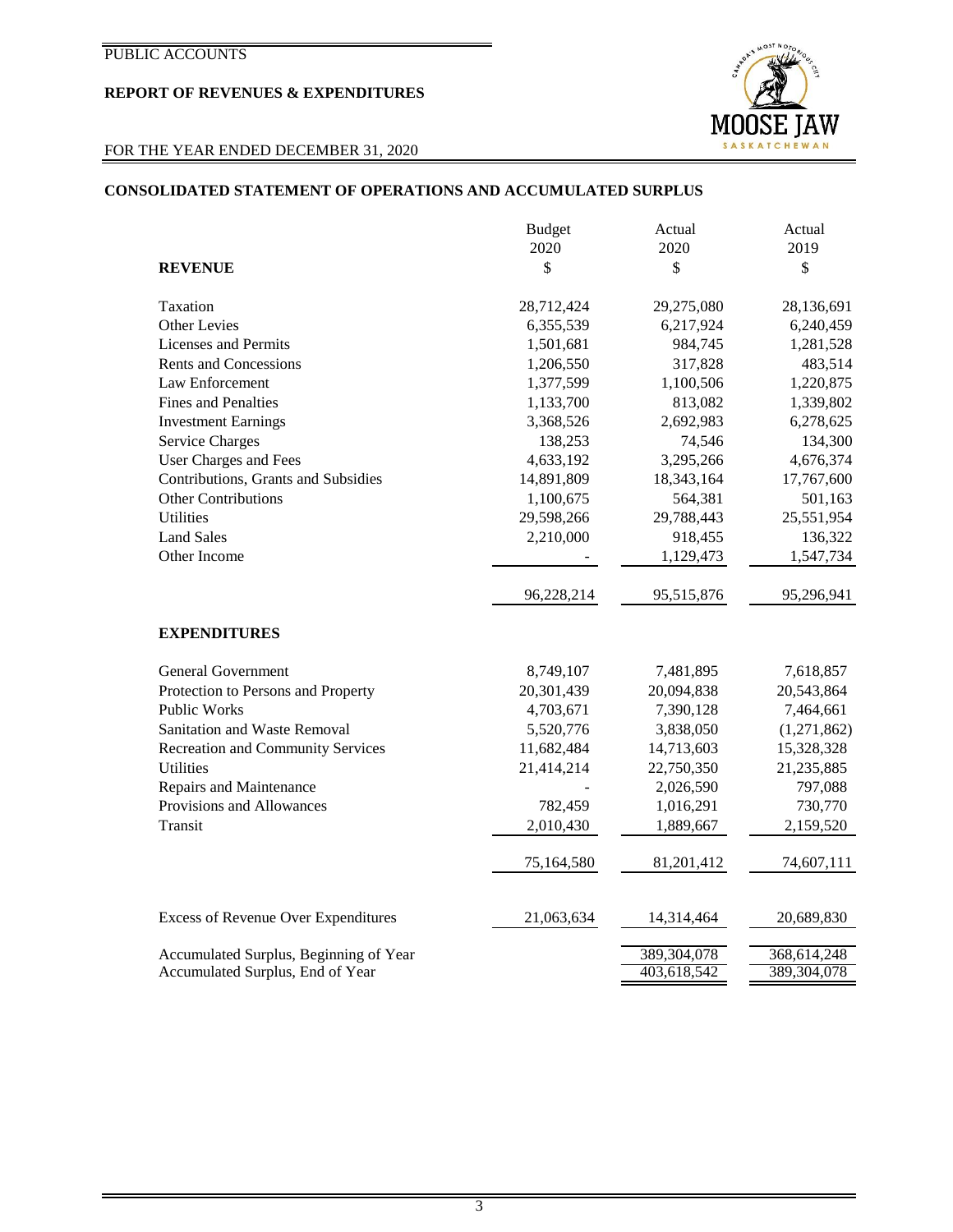## FOR THE YEAR ENDED DECEMBER 31, 2020



## **GENERAL REVENUE FUND STATEMENT OF OPERATIONS**

|                                          | <b>Budget</b> | Actual     | Actual     |
|------------------------------------------|---------------|------------|------------|
| <b>SUMMARY OF REVENUES</b>               | 2020          | 2020       | 2019       |
|                                          | \$            | \$         | \$         |
| Tax Levy - Municipal                     | 28,712,424    | 28,766,653 | 27,886,529 |
| Other Levies                             | 1,658,627     | 1,625,304  | 1,649,710  |
| Licenses & Permits                       | 1,501,681     | 984,745    | 1,281,528  |
| Rents & Concessions                      | 1,206,550     | 1,146,457  | 1,332,505  |
| Law Enforcement                          | 1,377,599     | 1,232,519  | 1,435,875  |
| Fines & Penalties                        | 1,133,700     | 813,082    | 1,339,802  |
| <b>Investment Earnings</b>               | 758,526       | 1,327,806  | 1,091,067  |
| <b>Service Charges</b>                   | 138,253       | 74,546     | 134,300    |
| <b>Recreation and Community Services</b> | 2,207,959     | 1,463,417  | 2,304,343  |
| Contributions, Grants and Subsidies      | 10,676,414    | 10,482,879 | 9,861,787  |
| <b>Other Contributions</b>               | 801,307       | (26,790)   | 662,845    |
|                                          |               |            |            |
|                                          | 50,173,040    | 47,890,618 | 48,980,291 |

## **SUMMARY OF EXPENDITURES**

| General Government                            | 8,749,107   | 8,190,338     | 8,288,949   |
|-----------------------------------------------|-------------|---------------|-------------|
| Protection to Persons and Property            | 20,301,439  | 20,916,450    | 21,399,198  |
| <b>Public Works</b>                           | 4,703,671   | 8,209,829     | 8,320,803   |
| Sanitation and Waste Removal                  | 466,574     | 786,394       | 756,824     |
| <b>Social Services</b>                        | 41,075      | 39,598        | 39,604      |
| <b>Recreation and Community Services</b>      | 9,809,098   | 13,068,077    | 12,519,974  |
| Provisions for Reserves and Allowances        | 636,190     | 826,170       | 551,731     |
| Miscellaneous                                 | 146,269     | 70,838        | 48,902      |
|                                               | 44,853,423  | 52,107,694    | 51,925,985  |
| <b>Expenditures Capitalized as TCAs</b>       |             | (5,129)       |             |
| (Deficit) Excess of Revenue over Expenditures |             |               |             |
| For the Year                                  | 5,319,617   | (4,211,947)   | (2,945,694) |
| <b>Contribution of Assets</b>                 |             | 705,733       |             |
| <b>Transfers to Other Funds</b>               | (5,319,617) | (6, 287, 339) | (5,687,586) |
| <b>Transfers from Other Funds</b>             |             | 11,535,883    | 15,681,039  |
| <b>Annual Surplus</b>                         |             | 1,742,330     | 7,047,759   |
| Accumulated Surplus, Beginning of Year        |             | 186,395,539   | 179,347,780 |
| Accumulated Surplus, End of Year              |             | 188, 137, 869 | 186,395,539 |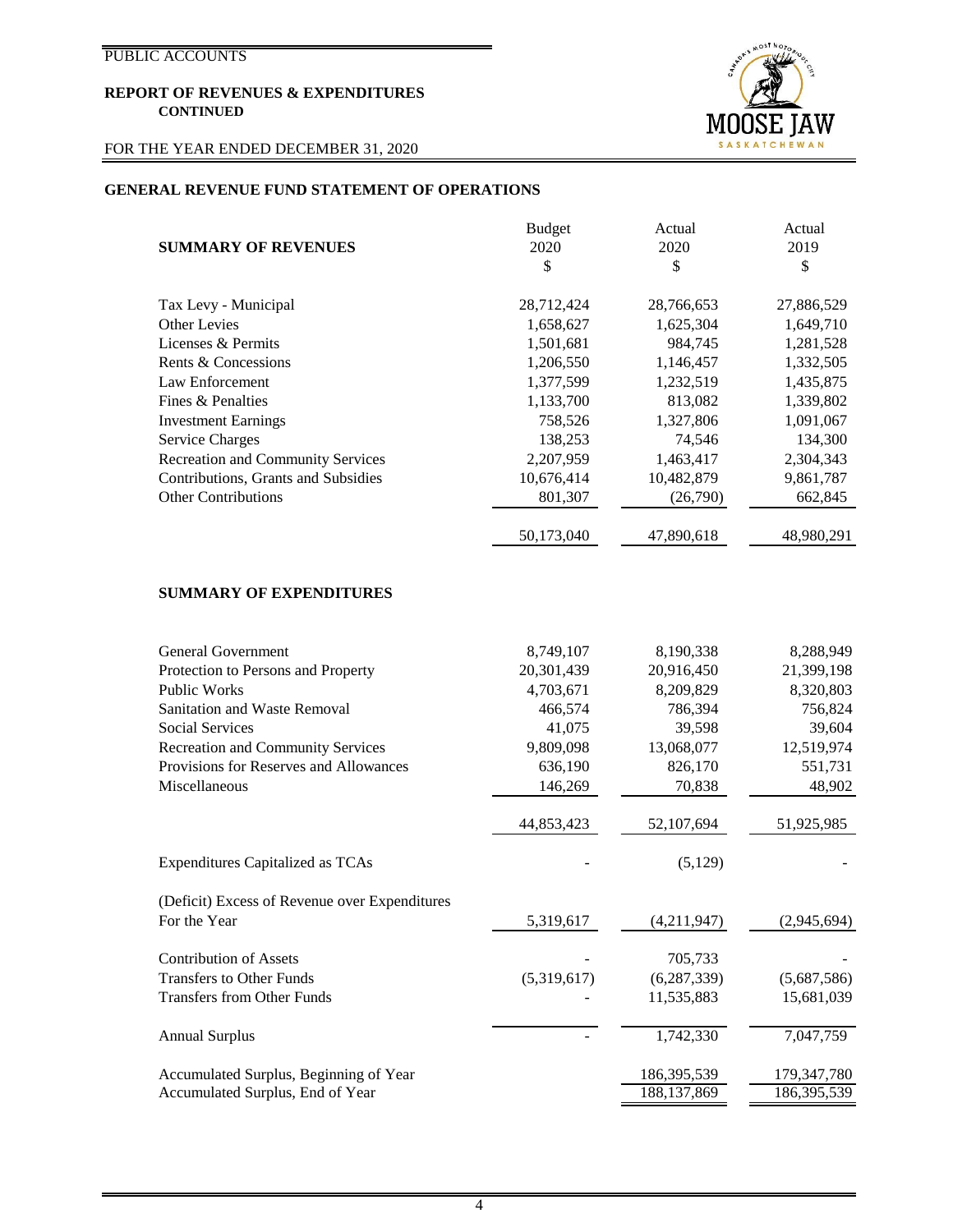## FOR THE YEAR ENDED DECEMBER 31, 2020



`

## **GENERAL REVENUE FUND - DETAILS OF REVENUE**

|                                      | <b>Budget</b> | Actual     | Actual     |
|--------------------------------------|---------------|------------|------------|
| <b>TAXATION</b>                      | 2020          | 2020       | 2019       |
|                                      | $\mathbb{S}$  | \$         | \$         |
| Municipal                            | 28,712,424    | 28,766,653 | 27,886,529 |
| <b>Other Levies</b>                  |               |            |            |
| <b>Street Oiling</b>                 | 10,000        | 7,402      |            |
| <b>Fire Services</b>                 | 1,648,627     | 1,617,902  | 1,649,710  |
|                                      | 1,658,627     | 1,625,304  | 1,649,710  |
| <b>LICENSES AND PERMITS</b>          |               |            |            |
| Licenses                             | 300,313       | 262,389    | 285,428    |
| <b>Building Permits</b>              | 250,000       | 177,979    | 139,403    |
| <b>Trailer Permits</b>               | 175,000       | 172,563    | 177,129    |
| <b>Parking Meter Receipts</b>        | 750,000       | 341,107    | 656,064    |
| <b>Other Permits</b>                 | 26,368        | 30,707     | 23,504     |
|                                      | 1,501,681     | 984,745    | 1,281,528  |
| <b>RENTS AND CONCESSIONS</b>         |               |            |            |
| <b>City Owned Property</b>           | 201,193       | 190,780    | 223,580    |
| Farm Lands                           | 36,658        | 127,047    | 228,925    |
| Service Centre                       | 276,082       | 276,083    | 276,083    |
| Workshop                             | 692,617       | 552,547    | 573,808    |
| Miscellaneous                        |               |            | 30,109     |
|                                      | 1,206,550     | 1,146,457  | 1,332,505  |
| <b>LAW ENFORCEMENT</b>               |               |            |            |
| Prisoner Cost Recovery               | 100,000       | 64,774     | 91,705     |
| <b>Victim Services</b>               | 83,599        | 86,636     | 84,329     |
| <b>Provincially Funded Positions</b> | 630,000       | 693,393    | 768,122    |
| Miscellaneous                        | 564,000       | 387,716    | 491,719    |
|                                      | 1,377,599     | 1,232,519  | 1,435,875  |
| <b>FINES &amp; PENALTIES</b>         |               |            |            |
| <b>Court Fines</b>                   | 910,000       | 694,494    | 1,154,601  |
| <b>Parking Meter Penalty</b>         | 223,700       | 118,588    | 185,201    |
|                                      | 1,133,700     | 813,082    | 1,339,802  |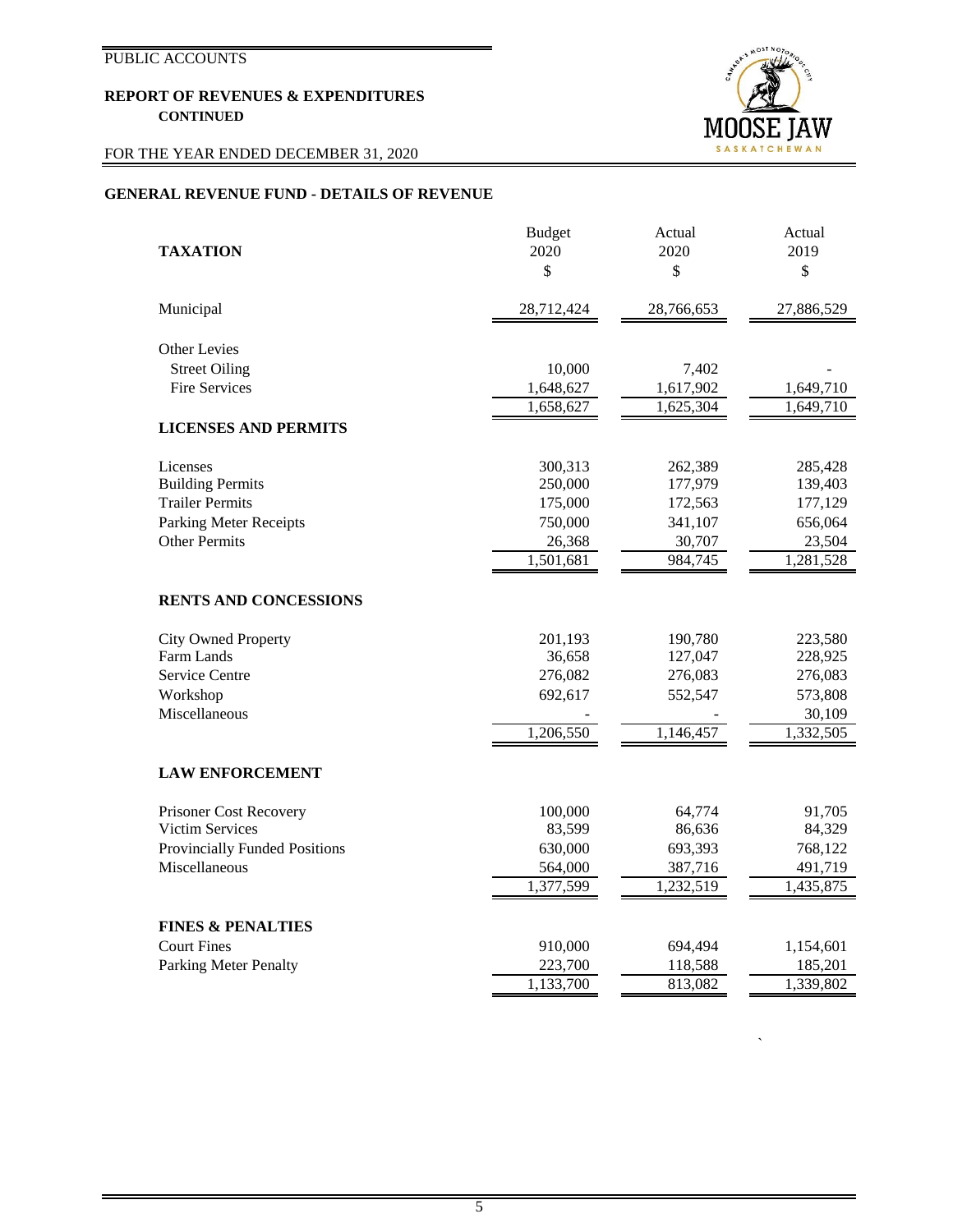## FOR THE YEAR ENDED DECEMBER 31, 2020



## **GENERAL REVENUE FUND - DETAILS OF REVENUE**

|                                            | <b>Budget</b>      | Actual                | Actual             |
|--------------------------------------------|--------------------|-----------------------|--------------------|
|                                            | 2020               | 2020                  | 2019               |
|                                            | \$                 | \$                    | \$                 |
| <b>INVESTMENT EARNINGS</b>                 |                    |                       |                    |
| <b>Interest on Bank Balances</b>           | 285,000            | 1,025,827             | 587,066            |
| Penalties on Arrears                       | 185,000            | 100,845               | 170,421            |
| Surcharge on Taxes                         | 158,526            | 69,333                | 141,608            |
| Cemetery Perpetual Care Fund               | 130,000            | 131,801               | 191,972            |
|                                            | 758,526            | 1,327,806             | 1,091,067          |
| <b>SERVICE CHARGES</b>                     |                    |                       |                    |
| <b>Tax Enforcement Charges</b>             | 40,068             | 925                   | 39,091             |
| Handling Charge on Construction Materials  | 31,900             | 19,023                | 23,891             |
| Miscellaneous                              | 66,285             | 54,598                | 71,318             |
|                                            | 138,253            | 74,546                | 134,300            |
| <b>RECREATION AND COMMUNITY SERVICES</b>   |                    |                       |                    |
| <b>Recreation Services</b>                 | 191,578            | 171,968               | 217,725            |
| Natatorium                                 | 63,470             |                       | 44,380             |
| Sportsplex                                 | 773,172            | 467,833               | 824,528            |
| Pla-Mor Palace                             | 287,939            | 235,668               | 262,792            |
| Yara Centre                                | 647,561            | 379,262               | 704,175            |
| Cemeteries                                 | 165,316            | 182,475               | 182,940            |
| Miscellaneous                              | 78,923             | 26,211                | 67,803             |
|                                            | 2,207,959          | 1,463,417             | 2,304,343          |
| <b>CONTRIBUTIONS, GRANTS AND SUBSIDIES</b> |                    |                       |                    |
|                                            |                    |                       |                    |
| <b>Federal Government</b>                  | 100,042            | 48,876                | 94,935             |
| <b>Provincial Government</b>               | 7,436,942          | 7,352,073             | 6,763,565          |
| Municipal Government                       | 1,225,067          | 1,225,528             | 1,164,602          |
| Saskatchewan Power Corporation             | 1,017,380          | 1,017,380             | 988,887            |
| Canadian Pacific Railways                  | 308,155<br>588,828 | 283,165               | 292,424<br>557,374 |
| Moose Jaw Housing Authority                | 10,676,414         | 555,857<br>10,482,879 | 9,861,787          |
|                                            |                    |                       |                    |
| <b>OTHER CONTRIBUTIONS</b>                 |                    |                       |                    |
| Administrative Overhead                    | 550,000            | 385,249               | 414,977            |
| <b>Sundry Revenue</b>                      | 251,307            | (412,039)             | 247,868            |
|                                            | 801,307            | (26,790)              | 662,845            |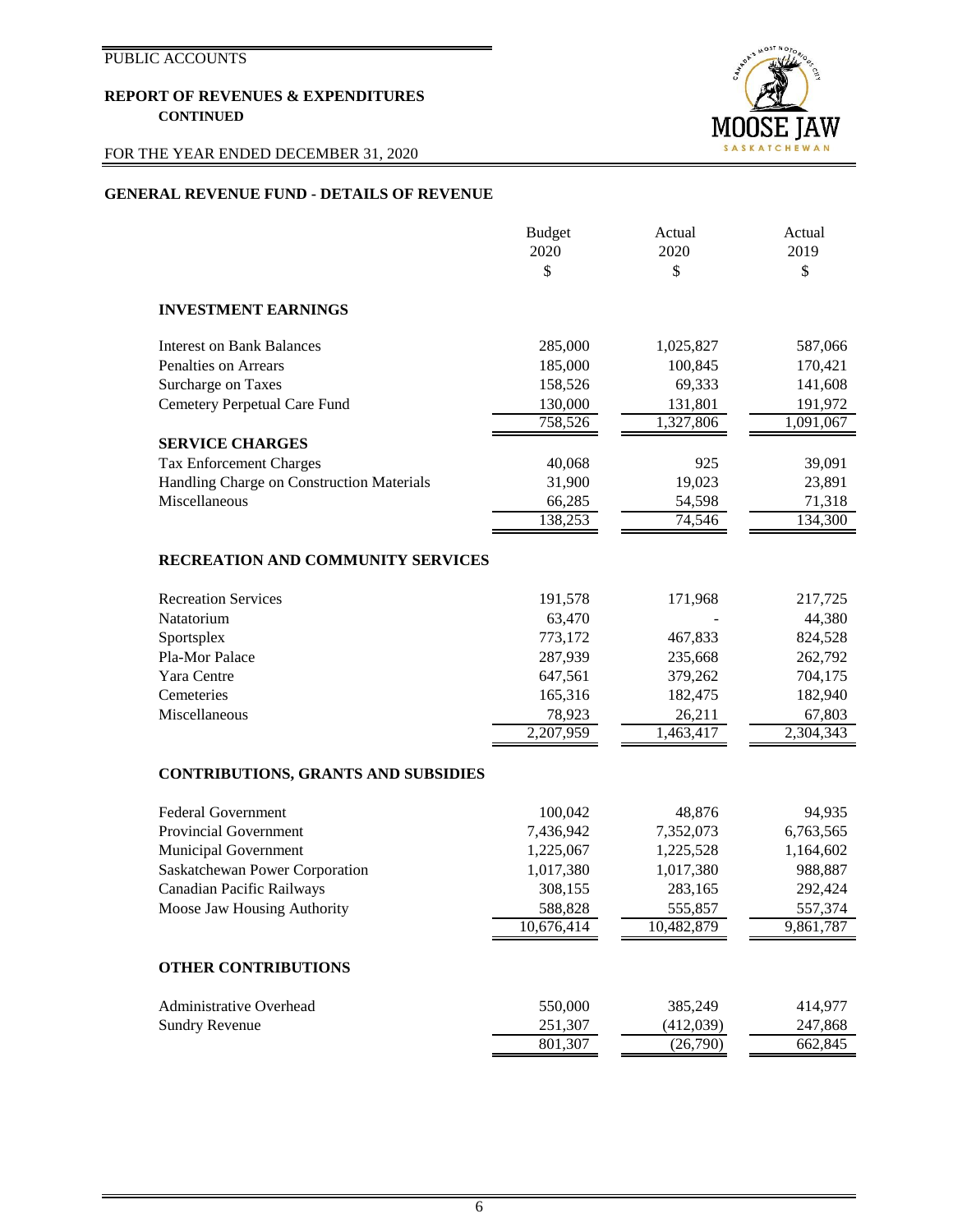## FOR THE YEAR ENDED DECEMBER 31, 2020



## **GENERAL REVENUE FUND - DETAILS OF EXPENDITURES**

|                                                     | <b>Budget</b> | Actual                 | Actual                 |
|-----------------------------------------------------|---------------|------------------------|------------------------|
|                                                     | 2020          | 2020                   | 2019                   |
|                                                     | \$            | \$                     | \$                     |
| <b>GENERAL GOVERNMENT</b>                           |               |                        |                        |
| Mayor and Aldermanic                                | 382,413       | 368,931                | 376,785                |
| City Clerk/Solicitor                                | 889,235       | 838,660                | 765,626                |
| <b>City Manager</b>                                 | 327,696       | 364,668                | 329,898                |
| <b>City Treasurer</b>                               | 1,286,242     | 1,327,593              | 1,241,676              |
| <b>Human Resources</b>                              | 607,472       | 545,258                | 488,188                |
| <b>Information Technology</b>                       | 1,346,472     | 1,422,956              | 1,245,455              |
| Retirement Gratuities, Pension and Insurance        | 1,002,091     | 166,657                | 919,040                |
| City Comptroller                                    | 1,008,334     | 1,084,433              | 938,826                |
| City Hall Maintenance                               | 305,417       | 323,653                | 322,860                |
| Communications                                      | 111,876       | 118,287                | 103,254                |
| Sundry                                              | 646,067       | 665,407                | 609,267                |
| Planning and Development                            | 745,964       | 622,022                | 639,103                |
| Safety                                              | 94,828        | 100,199                | 80,507                 |
| Amortization                                        |               | 246,614                | 233,464                |
| Less Charge to Waterworks                           | (5,000)       | (5,000)                | (5,000)                |
|                                                     | 8,749,107     | 8,190,338              | 8,288,949              |
|                                                     |               |                        |                        |
| <b>PROTECTION TO PERSONS &amp; PROPERTY</b>         |               |                        |                        |
| Fire Department                                     | 6,886,759     | 6,692,640              | 6,778,844              |
| <b>Police Services</b>                              | 11,507,162    | 11,626,428             | 11,998,897             |
| <b>Street Lighting</b>                              | 903,746       | 897,334                | 895,505                |
| Building and Bylaw                                  | 574,118       | 447,527                | 520,325                |
| <b>Other Protection</b>                             | 429,654       | 424,291                | 400,584                |
| Amortization                                        |               | 828,230                | 805,043                |
|                                                     | 20,301,439    | 20,916,450             | 21,399,198             |
| <b>PUBLIC WORKS</b>                                 |               |                        |                        |
|                                                     |               |                        |                        |
| City Engineer                                       | 498,737       | 667,582                | 814,413                |
| <b>Streets and Roads</b><br><b>Traffic Division</b> | 2,434,328     | 1,602,677              | 1,769,968              |
|                                                     | 1,080,000     | 358,227                | 421,943                |
| Workshop                                            | 690,606       | 1,108,644              | 956,933                |
| Amortization                                        | 4,703,671     | 4,472,699<br>8,209,829 | 4,357,546<br>8,320,803 |
|                                                     |               |                        |                        |
| SANITATION AND WASTE REMOVAL                        |               |                        |                        |
| <b>Street Cleaning</b>                              | 218,000       | 255,967                | 222,253                |
| <b>Storm Sewers</b>                                 | 248,574       | 205,791                | 203,423                |
| Amortization                                        |               | 324,636                | 331,148                |
|                                                     | 466,574       | 786,394                | 756,824                |
|                                                     |               |                        |                        |
| <b>SOCIAL SERVICES</b>                              |               |                        |                        |
| City Share of Housing Operation Losses              | 41,075        | 39,598                 | 39,604                 |
|                                                     | 41,075        | 39,598                 | 39,604                 |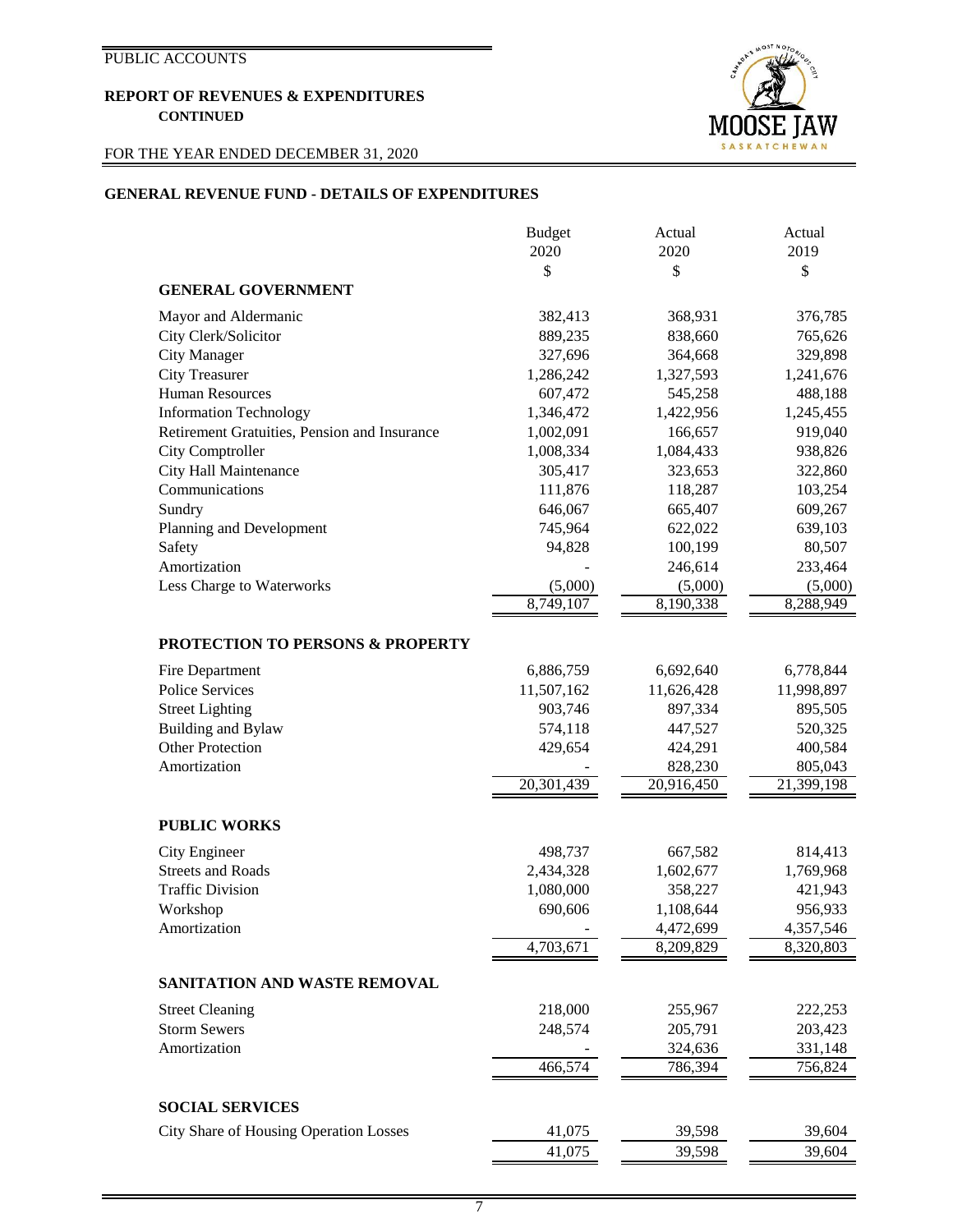## FOR THE YEAR ENDED DECEMBER 31, 2020



 $\frac{$8,01,201,412}{\$}$   $\frac{$74,607,111}{\$}$ 

### **GENERAL REVENUE FUND - DETAILS OF EXPENDITURES**

|                                          | <b>Budget</b> | Actual     | Actual     |
|------------------------------------------|---------------|------------|------------|
| <b>RECREATION AND COMMUNITY SERVICES</b> | 2020          | 2020       | 2019       |
|                                          | \$            | \$         | \$         |
|                                          |               |            |            |
| Administration                           | 1,129,145     | 868,940    | 1,082,591  |
| Parks                                    | 837,607       | 943,027    | 831,114    |
| Recreation                               | 3,247,414     | 3,082,426  | 3,328,690  |
| Cemeteries                               | 333,688       | 350,002    | 350,808    |
| Grants                                   | 161,804       | 158,104    | 135,626    |
| <b>Mosaic Place</b>                      | 526,347       | 1,370,796  | 314,189    |
| <b>Art Museum</b>                        | 388,402       | 371,418    | 370,229    |
| Library                                  | 1,468,860     | 1,289,875  | 1,446,233  |
| <b>Service Centre</b>                    | 276,082       | 320,254    | 262,761    |
| Wakamow Valley Authority                 | 329,612       | 329,786    | 324,053    |
| Wild Animal Park Maintenance             | 4,080         | 1,186      | 4,863      |
| <b>Cultural Centre</b>                   | 378,818       | 344,780    | 366,508    |
| Murals of Moose Jaw                      | 13,300        | 8,839      | 3,244      |
| Yara Centre                              | 713,939       | 608,395    | 708,601    |
| Amortization                             |               | 3,020,249  | 2,990,464  |
|                                          | 9,809,098     | 13,068,077 | 12,519,974 |

## **PROVISIONS FOR RESERVES AND ALLOW**

| Uncollectible Taxes and Tax Title Property<br>Uncollectible Accounts | 20,000<br>8,313 | 110,437<br>66,386           | 80,739<br>89,317            |
|----------------------------------------------------------------------|-----------------|-----------------------------|-----------------------------|
| <b>General Contingencies</b>                                         | 607,877         | 649,347                     | 381,675                     |
|                                                                      |                 |                             |                             |
|                                                                      | 636,190         | 826,170                     | 551,731                     |
| <b>MISCELLANEOUS</b>                                                 |                 |                             |                             |
| <b>Discount on Taxes</b>                                             | 70,119          |                             |                             |
| Other                                                                | 76,150          | 70,838                      | 48,902                      |
|                                                                      | 146,269         | 70,838                      | 48,902                      |
| <b>EXPENDITURES BY OBJECT CLASSIFICATION</b>                         |                 |                             |                             |
|                                                                      |                 | 2020                        | <u>2019</u>                 |
| <b>Wages and Benefits</b>                                            |                 | 35,764,248<br><sup>\$</sup> | 34,612,285<br><sup>\$</sup> |
| Maintenance, Materials and Supplies                                  |                 | 16,496,066                  | 10,632,250                  |
| Professional and Contracted Services                                 |                 | 6,048,926                   | 6,837,465                   |
| <b>Utilities</b>                                                     |                 | 6,775,203                   | 7,023,621                   |
| <b>Grants and Contributions</b>                                      |                 | 1,746,681                   | 2,026,545                   |
| Amortization                                                         |                 | 14,370,288                  | 13,474,946                  |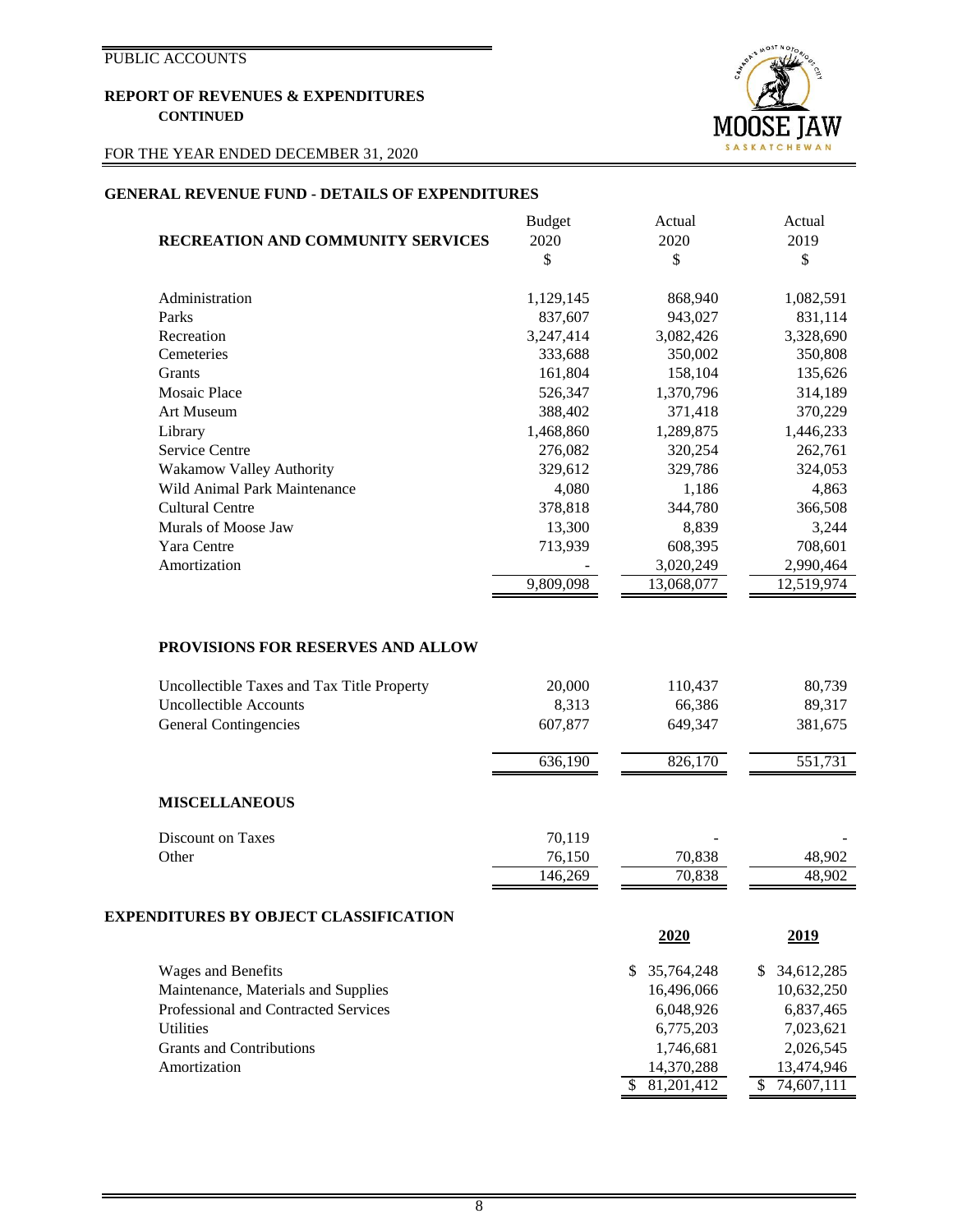**CITY OF MOOSE JAW 2020 MUNICIPAL PUBLIC ACCOUNTS EMPLOYEE REMUNERATION**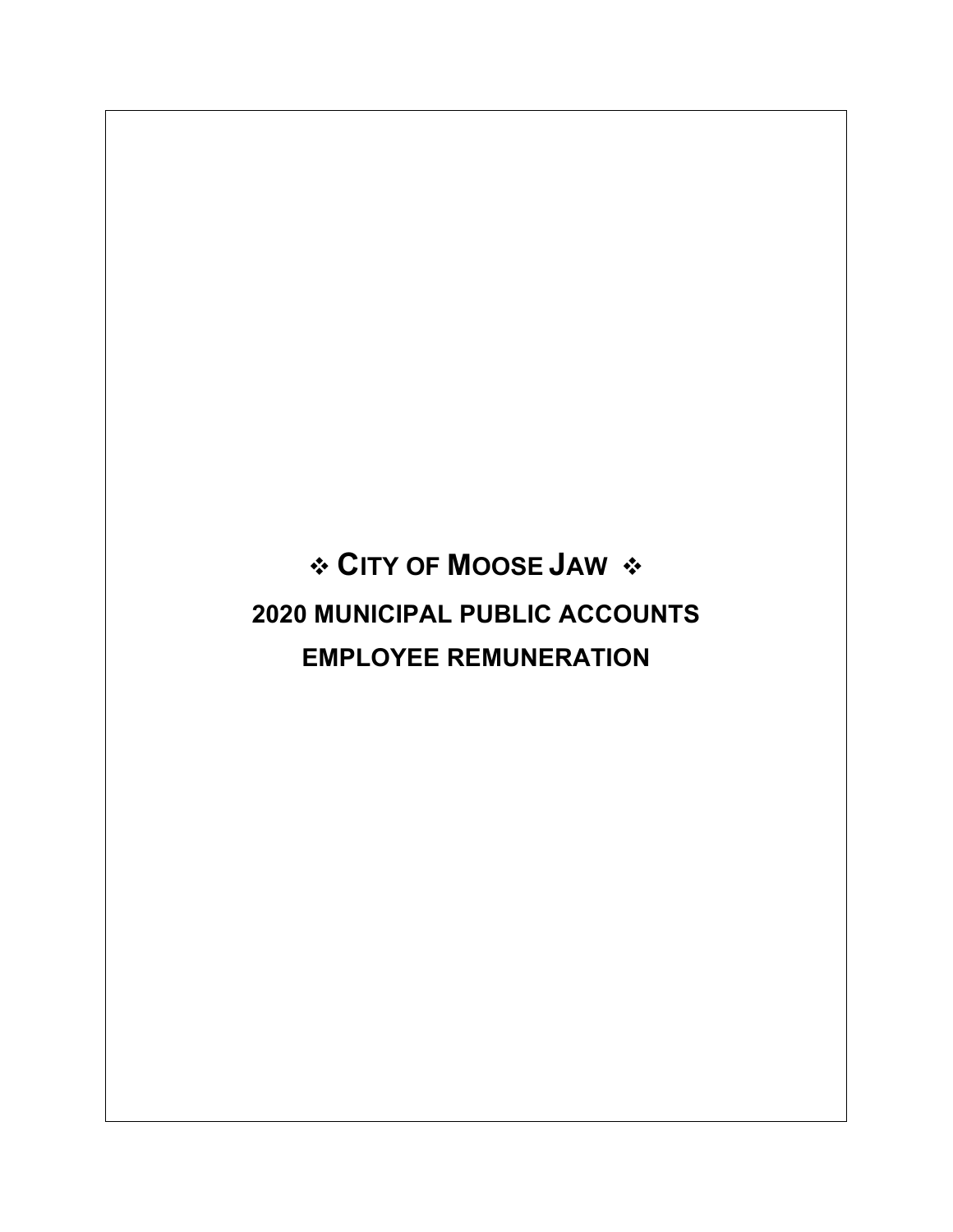## **NOTES TO EMPLOYEE REMUNERATION**

## **NOTE 1.**

Employment title represents the official employment title of the employee as at December 31, 2020 or at date of termination.

## **NOTE 2.**

Employee remuneration includes those employees earning salaries in excess of \$50,000 regardless of whether their salary was charged to an operating or capital fund. Other "Remuneration" may include the following:

- Car Allowance
- ◆ Service Pay Allowance at retirement
- ◆ Sick Pay Allowance at retirement
- Honorariums
- ◆ Retiring Allowance
- Taxable portion of Health Benefits
- $\bullet$  Hiring Incentives.

Service Pay and Sick Pay Allowance may be payable to an employee's estate.

## **NOTE 3.**

Spectra Venue Management employees are not included as part of the employee remuneration.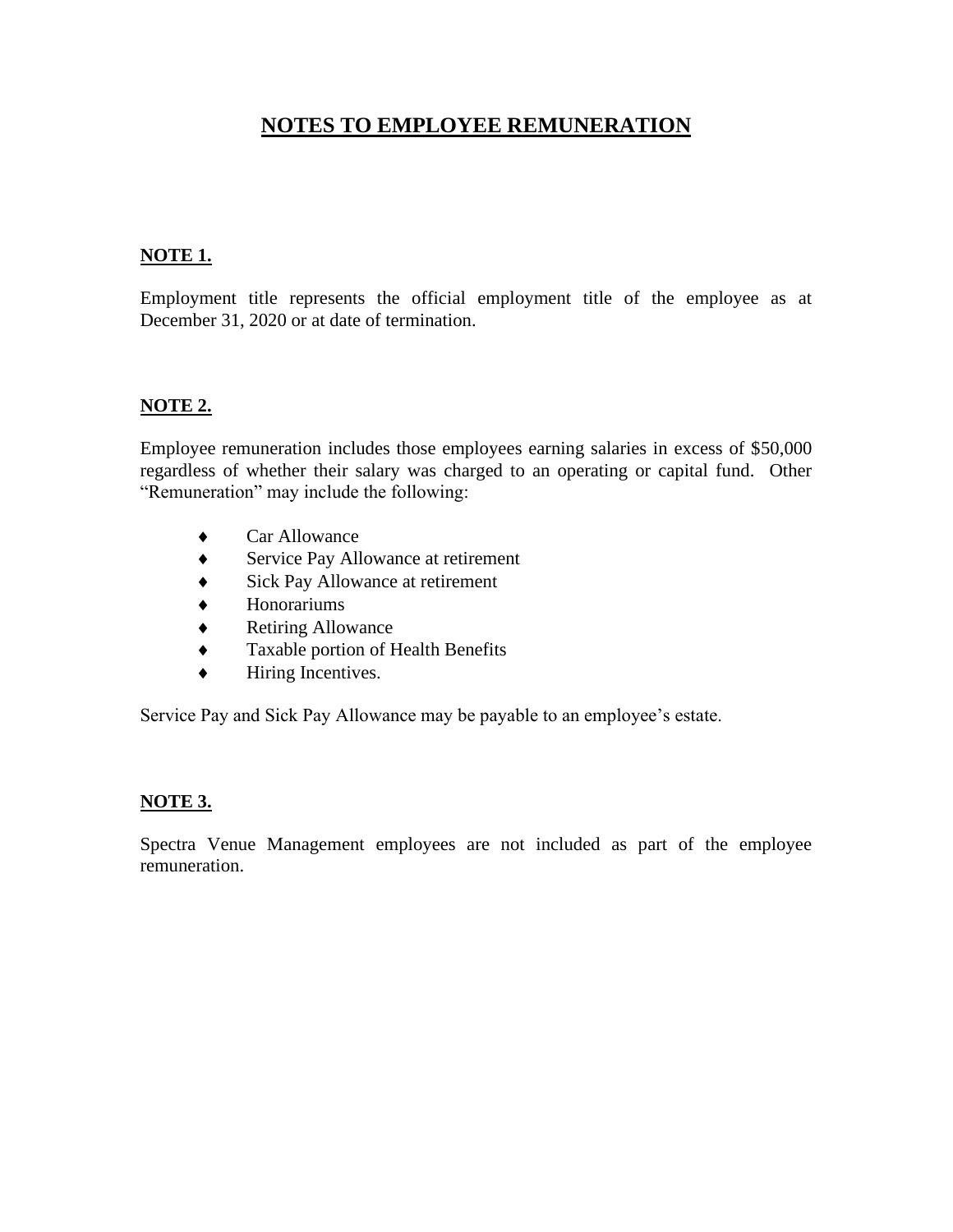## **EMPLOYEE REMUNERATION**

## FOR THE YEAR ENDED DECEMBER 31, 2020



| <b>NAME</b>              | <b>EMPLOYMENT TITLE</b>                             | <b>REGULAR</b><br>REMUNERATION REMUNERATION | <b>OTHER</b>              |
|--------------------------|-----------------------------------------------------|---------------------------------------------|---------------------------|
|                          |                                                     |                                             |                           |
| Abell Gregory G.         | Operator                                            | \$<br>84,549.39                             | $\boldsymbol{\mathsf{S}}$ |
| Acker Brian              | Director of Financial Services                      | 146,237.88                                  | 2,473.31                  |
| Acorn Kevin M.           | Crew Lead - Sportsgrounds                           | 57,998.02                                   |                           |
| Adrian Kevin G.          | Corporal                                            | 130,699.50                                  |                           |
| Alex Anjana              | Design & Development Technician                     | 58,672.97                                   |                           |
| <b>Amiot Curtis</b>      | Constable 1st Class                                 | 126,268.92                                  |                           |
| Anakaer Kelly L.         | Hydro-Vac Truck Operator                            | 81,089.58                                   |                           |
| Anderson Elaine          | Legal Council                                       | 96,794.80                                   | 210.00                    |
| Anderson Jeremy          | Constable 10th Year                                 | 125,010.83                                  |                           |
| Anderson Lori            | <b>Executive Administrator</b>                      | 76,696.26                                   |                           |
| Ansell Rodney J.         | Firefighter 16th Year                               | 112,094.77                                  |                           |
| Ausland Amy M.R.         | <b>Administrative Assistant</b>                     | 56,683.66                                   |                           |
| <b>Barrett Spencer</b>   | Firefighter                                         | 70,015.78                                   |                           |
| <b>Bassett Catherine</b> | Administrative Assistant/Public Education Officer   | 83,148.17                                   |                           |
| Beler Curtis D.          | Senior Captain                                      | 131,271.52                                  |                           |
| Berg Paula               | Payroll Accountant                                  | 54,338.19                                   |                           |
| Bergdahl Brent           | <b>Sanitation Truck Driver</b>                      | 59,483.86                                   |                           |
| Bhowmik Rabindra         | Technician II                                       | 66,530.29                                   |                           |
| <b>Biniaris Jim</b>      | Constable 10th Year                                 | 139,182.21                                  |                           |
| <b>Blair Veronica</b>    | Development Planner                                 | 62,331.30                                   |                           |
| <b>Blais Derek</b>       | Director of Parks & Recreation                      | 138,951.19                                  |                           |
| <b>Blakley Tyler</b>     | 2nd Motor Patrol Operator                           | 57,618.12                                   |                           |
| Blondeau Donna Y.        | Police Victim Services Coordinator                  | 74,810.86                                   | 430.92                    |
| Boechler Randell F.      | Corporal                                            | 145,654.04                                  |                           |
| Booth Shannon D.         | <b>Administrative Assistant</b>                     | 56,151.20                                   |                           |
| Booth Todd K.            | Constable 19th Year                                 | 121,371.49                                  |                           |
| Bourassa Richard         | Police Chief                                        | 175,110.20                                  |                           |
| <b>Braun Brandon</b>     | <b>Constable 4th Class</b>                          | 66,676.73                                   |                           |
| Bromley Albert M.        | Director of Human Resource Services                 | 142,792.93                                  |                           |
| Bulwer Aimee G.          | Parksperson III                                     | 51,229.56                                   |                           |
| <b>Busse Paul</b>        | Firefighter 11th Year                               | 104,486.85                                  |                           |
| Cadotte Dan              | Traffic Signal Technician                           | 70,140.83                                   |                           |
| Calvert Jeffrey T.       | Firefighter 16th Year                               | 111,683.48                                  |                           |
| Campbell Diane           | <b>Safety Supervisor</b>                            | 98,225.97                                   |                           |
| Campbell Sandra S.       | City Comptroller                                    | 121,793.88                                  |                           |
| Caringal Mark Anthony    | Manager of Engineering                              | 76,855.76                                   |                           |
| Casemore Jason           | Utilities Supervisor - Water & Wastewater Treatment | 92,446.03                                   |                           |
| Chapman Dan              | Crew Lead - Water & Wastewater                      | 73,103.56                                   | 478.24                    |
| Chelsberg Brock          | Firefighter 1st Class                               | 104,076.08                                  |                           |
| Clark Ian J.             | Shift Captain                                       | 116,998.00                                  |                           |
| <b>Clement Brittainy</b> | Constable 1st Class                                 | 85,052.56                                   |                           |
| Coghill Alanna           | Constable 4th Class                                 | 82,822.93                                   |                           |
| Coghill Allen            | Swimming Pool/Arena Caretaker                       | 53,890.96                                   |                           |
| Coghlin Myles A.         | Corporal                                            | 132,761.78                                  |                           |
| Cook Tracey J.           | Crew Lead - Cemeteries                              | 60,966.70                                   |                           |
| Couzens Gary J.          | <b>Transit Driver</b>                               | 55,209.19                                   |                           |
| Craig Thomas             | <b>Transit Driver</b>                               | 52,959.51                                   |                           |
| Crocker Matthew J.       | Firefighter 16th Year                               | 110,495.66                                  |                           |
|                          |                                                     |                                             |                           |

9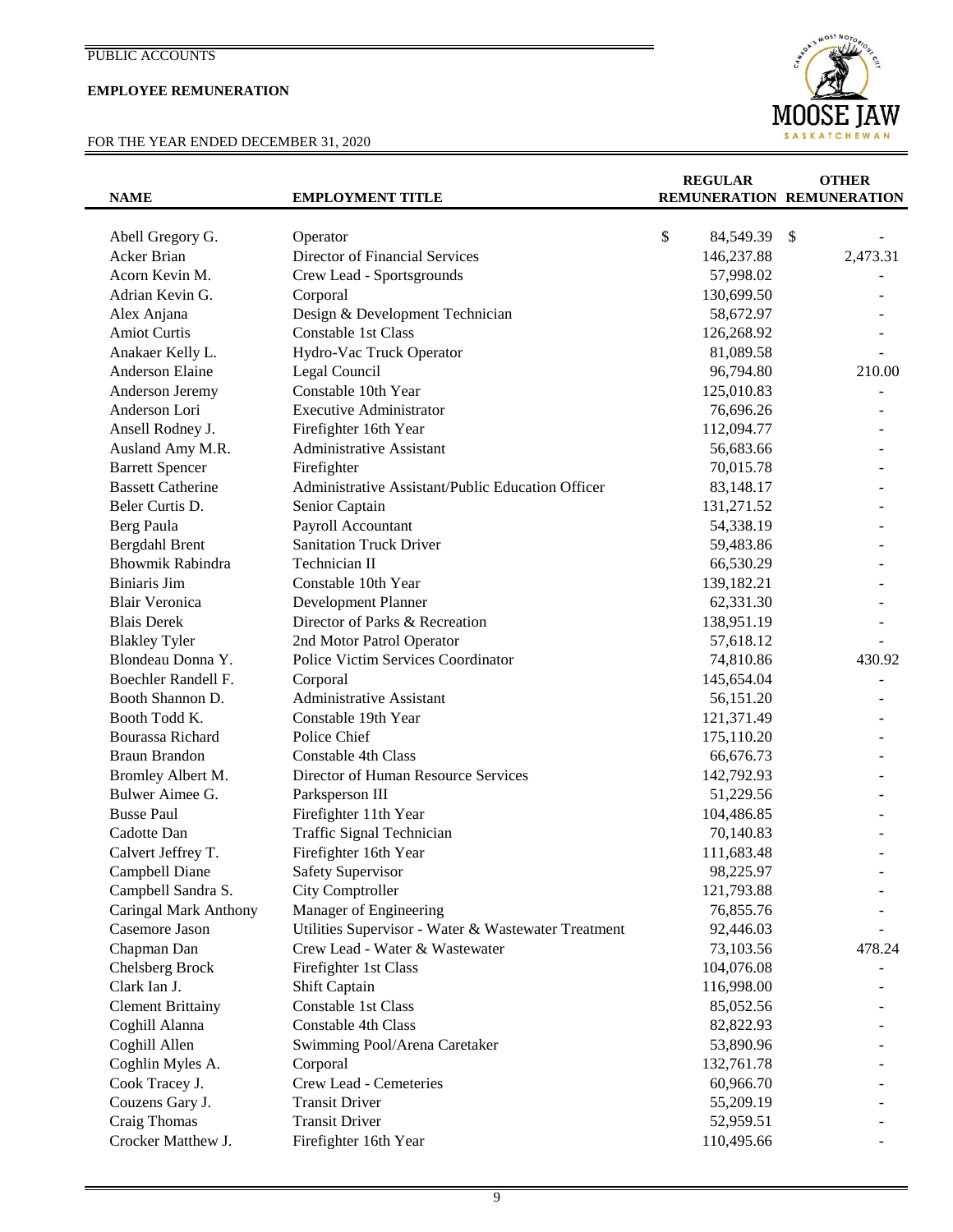#### **EMPLOYEE REMUNERATION CONTINUED**

## FOR THE YEAR ENDED DECEMBER 31, 2020



| <b>NAME</b>             | <b>EMPLOYMENT TITLE</b>                   | <b>REGULAR</b><br><b>REMUNERATION</b> | <b>OTHER</b><br><b>REMUNERATION</b> |
|-------------------------|-------------------------------------------|---------------------------------------|-------------------------------------|
| Cunningham Kyle         | Constable 10th Year                       | \$<br>132,656.30                      | $\mathcal{S}$                       |
| Da Prato Yannick        | <b>Constable 2nd Class</b>                | 87,753.84                             |                                     |
| Davis Montgomery        | 2nd Motor Patrol Operator                 | 45,713.29                             | 4,957.82                            |
| Deets Justine M.        | Clerk - Steno                             | 52,738.30                             | 1,118.75                            |
| Del Pilar Michael       | <b>Head Caretaker</b>                     | 54,916.28                             |                                     |
| Dixon Jim               | Manager of Economic Development           | 110,947.13                            |                                     |
| Dobrescu Staci L.       | Utilities Supervisor - Water & Wastewater | 96,478.77                             | 324.24                              |
| Doepker Leah            | Human Resources Advisor                   | 56,574.95                             |                                     |
| Domes Chelsey           | <b>Customer Service Supervisor</b>        | 49,672.43                             | 1,389.20                            |
| Dreger Caroline A.      | Mayor's Administrative Assistant          | 71,156.78                             | 24.82                               |
| Duchak Robert G.        | Parksperson I/Arena Attendant             | 52,157.25                             |                                     |
| Duzan Dustin B.         | Firefighter 16th Year                     | 110,690.98                            |                                     |
| Dyck Meagan             | <b>Engineering Technologist</b>           | 65,588.87                             |                                     |
| Elder Taylor            | Sergeant                                  | 153,795.83                            |                                     |
| Englesman Kevin L.      | Crew Lead - Parks General                 | 58,029.19                             |                                     |
| Ennis Winston           | Front End Loader Operator                 | 69,508.75                             |                                     |
| Enns Taylor             | Firefighter 1st Class                     | 103,378.41                            |                                     |
| Eritz Lisa L.           | <b>Building Official</b>                  | 68,016.09                             |                                     |
| Evans Laurie D.         | Senior Captain                            | 66,040.48                             | 21,085.93                           |
| Fitzpatrick Julie       | <b>Information Technology Analyst</b>     | 61,282.74                             |                                     |
| Flanagan Christopher    | Corporal                                  | 145,071.12                            |                                     |
| Flanagan Craig P.       | Firefighter 16th Year                     | 109,146.60                            |                                     |
| Folster Richard C.      | Operator                                  | 76,432.90                             |                                     |
| Forbes Ryan G.          | Constable 10th Year                       | 119,866.36                            |                                     |
| Foster Devin E.         | <b>General Utility Person</b>             | 82,999.53                             | 38.08                               |
| Fraser William G.       | Deputy City Treasurer                     | 104,543.37                            |                                     |
| Frei Marlie             | Sergeant                                  | 137,055.56                            |                                     |
| Friesen Stan B.         | 2nd Motor Patrol Operator                 | 56,492.75                             |                                     |
| Gagnon Robert           | Crew Lead - Transit Services              | 66,472.84                             |                                     |
| Gettel Ryan             | Firefighter                               | 71,952.52                             |                                     |
| Geyer Willem            | <b>Constable 2nd Class</b>                | 52,629.34                             |                                     |
| Gibbs Cori T.           | <b>Transit Driver</b>                     | 51,158.68                             |                                     |
| Gibbs Corrine           | <b>Transit Driver</b>                     | 51,317.61                             |                                     |
| Giraudier Landon M.     | Constable 10th Year                       | 115,525.84                            |                                     |
| Goncharov Sergiy        | Pipefitter                                | 61,144.36                             |                                     |
| Goodman Nadine          | <b>Taxation Officer</b>                   | 55,958.29                             |                                     |
| Goudie Catherine        | <b>Office Manager</b>                     | 66,688.08                             |                                     |
| Goudie Shelley K.       | <b>Communications Center Co-ordinator</b> | 75,555.12                             |                                     |
| Goy Jeneen              | General Utility Worker 2                  | 55,873.03                             |                                     |
| Graham Tyler            | CAD Technician                            | 62,908.31                             |                                     |
| <b>Grocott Richelle</b> | Shift Captain                             | 122,865.40                            |                                     |
| Gulka-Tiechko Myron G.  | City Clerk/Solicitor                      | 146,743.76                            |                                     |
| Guy Chasidy D.          | Human Resource Consultant                 | 91,847.01                             | 1,884.23                            |
| Hales Linda D.          | <b>Administrative Assistant</b>           | 53,917.92                             |                                     |
| Hall Clayton            | <b>Permanent Labourer</b>                 | 51,504.98                             |                                     |
| Halsall Robert S.       | Senior Captain                            | 130,718.18                            |                                     |
| Harlton Bevan           | Director of Engineering Services          | 125,256.60                            |                                     |
| Heath Robert A.         | Corporal                                  | 132,111.62                            |                                     |
|                         |                                           |                                       |                                     |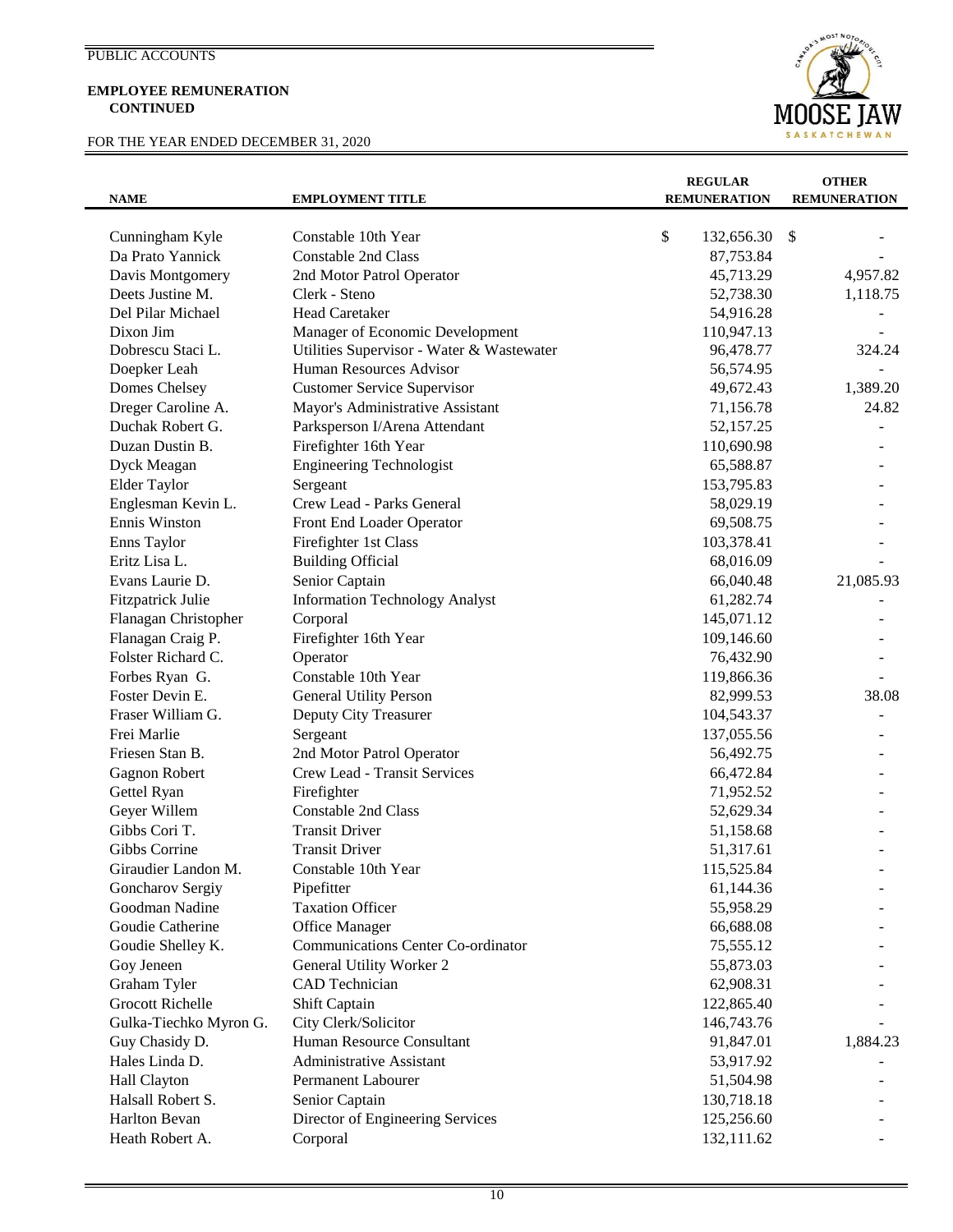#### **EMPLOYEE REMUNERATION CONTINUED**

FOR THE YEAR ENDED DECEMBER 31, 2020



| <b>NAME</b>            | <b>EMPLOYMENT TITLE</b>                             | <b>REGULAR</b>  | <b>OTHER</b><br>REMUNERATION REMUNERATION |
|------------------------|-----------------------------------------------------|-----------------|-------------------------------------------|
| Heisler Christopher    | Facilities & Buildings Supervisor                   | \$<br>84,464.63 | \$<br>717.36                              |
| Hemingway Craig        | <b>Communications Manager</b>                       | 74,752.38       |                                           |
| Hemsing Kayne A.       | Senior Captain                                      | 124,985.78      |                                           |
| Hendrickson Brenda L.  | <b>City Treasurer</b>                               | 120,719.26      | 2,052.94                                  |
| Hoggins Branden        | Constable 1st Class                                 | 122,060.85      |                                           |
| Hollerbaum Christine   | <b>Communication Officer</b>                        | 56,066.04       |                                           |
| Hopkinson Ryan J.      | Shift Captain                                       | 119,103.04      |                                           |
| Howe Shelly D.         | <b>Recreation Services Supervisor</b>               | 86,449.96       | 612.50                                    |
| Howes William J.       | Senior Captain                                      | 131,751.60      |                                           |
| Howse Darryl           | <b>Transit Driver</b>                               | 53,602.12       |                                           |
| Hutchinson Jason       | Firefighter 1st Class                               | 101,875.87      |                                           |
| Izaaks Heino G.        | <b>Constable 2nd Class</b>                          | 88,480.65       |                                           |
| Jackson Jeff           | <b>Skilled Labourer</b>                             | 53,070.55       |                                           |
| James Bryce            | Weigh Scale Attendant                               | 61,614.06       |                                           |
| Jesse Randy S.         | Sergeant                                            | 140,563.85      |                                           |
| Joel Philip            | Firefighter                                         | 83,821.16       |                                           |
| Johns Rick D.          | Deputy Police Chief                                 | 160,025.19      |                                           |
| Justason Nathan T.     | <b>Sanitation Truck Driver</b>                      | 54,337.94       |                                           |
| Keays Leslie J.        | Crew Lead - Sanitation                              | 65,674.74       | 315.84                                    |
| Kehoe Ty               | Firefighter                                         | 91,908.85       |                                           |
| Kerr Cory L.           | Constable 19th Year                                 | 111,848.30      |                                           |
| Kleim Ronald Eric      | Parksperson III                                     | 50,174.46       |                                           |
| Klemenz Kurtis J.      | Front End Loader Operator/Backhoe Impactor Operator | 69,647.59       |                                           |
| Klemenz Tyson          | Sanitation Truck Driver/Truck Driver                | 59,941.61       |                                           |
| Klippenstein Rodney J. | Fire Prevention Officer/EMO Officer                 | 125,149.04      |                                           |
| Knipfel Brock Roy      | Senior Captain                                      | 104,361.54      | 18,806.37                                 |
| Koch Stanley A.        | Constable 10th Year                                 | 125,269.26      |                                           |
| Kowalyk Brett          | Firefighter                                         | 90,514.17       |                                           |
| Lang Nigel             | Information Technology Co-ordinator                 | 93,579.43       |                                           |
| Latta Maureen          | <b>City Council Support</b>                         | 65,121.81       |                                           |
| Lawrence Ryan W.       | Constable 10th Year                                 | 124,747.04      |                                           |
| Lea Casey              | Constable 2nd Class                                 | 100,611.53      |                                           |
| Leblanc Travis E. K.   | <b>CAD</b> Supervisor                               | 71,215.28       |                                           |
| Lennox Mireille        | Parks Supervisor                                    | 91,011.99       | 1,669.92                                  |
| Lewis Cameron S.       | Sergeant                                            | 134,118.23      |                                           |
| Loney Marnie M.        | <b>Land Administrator</b>                           | 76,942.00       | 2,298.00                                  |
| Longworth Patricia     | <b>Building Caretaker</b>                           | 52,472.60       |                                           |
| Lonsberry Jordan Renee | Constable 2nd Class                                 | 99,886.20       |                                           |
| <b>Loptson Steven</b>  | <b>Transportation Services Manager</b>              | 65,108.55       |                                           |
| Lucier Evangeline M.   | <b>Communication Officer</b>                        | 77,496.43       |                                           |
| Luiten Christopher     | Shift Captain                                       | 128,061.52      |                                           |
| Lundquist Ryan         | Constable 1st Class                                 | 116,408.70      |                                           |
| Lusk Pamela            | Payroll Accountant                                  | 56,003.86       |                                           |
| Lys Matthew D.         | Firefighter                                         | 83,887.76       |                                           |
| Lys Racquel            | <b>Communication Officer</b>                        | 65,222.38       |                                           |
| Macdiarmid Sterling D. | Firefighter 16th Year                               | 112,166.28      |                                           |
| MacDonald Jennifer     | Help Desk Technician                                | 52,610.50       |                                           |
| Macdonald Mary Kaye    | <b>Communication Officer</b>                        | 85,442.98       |                                           |

11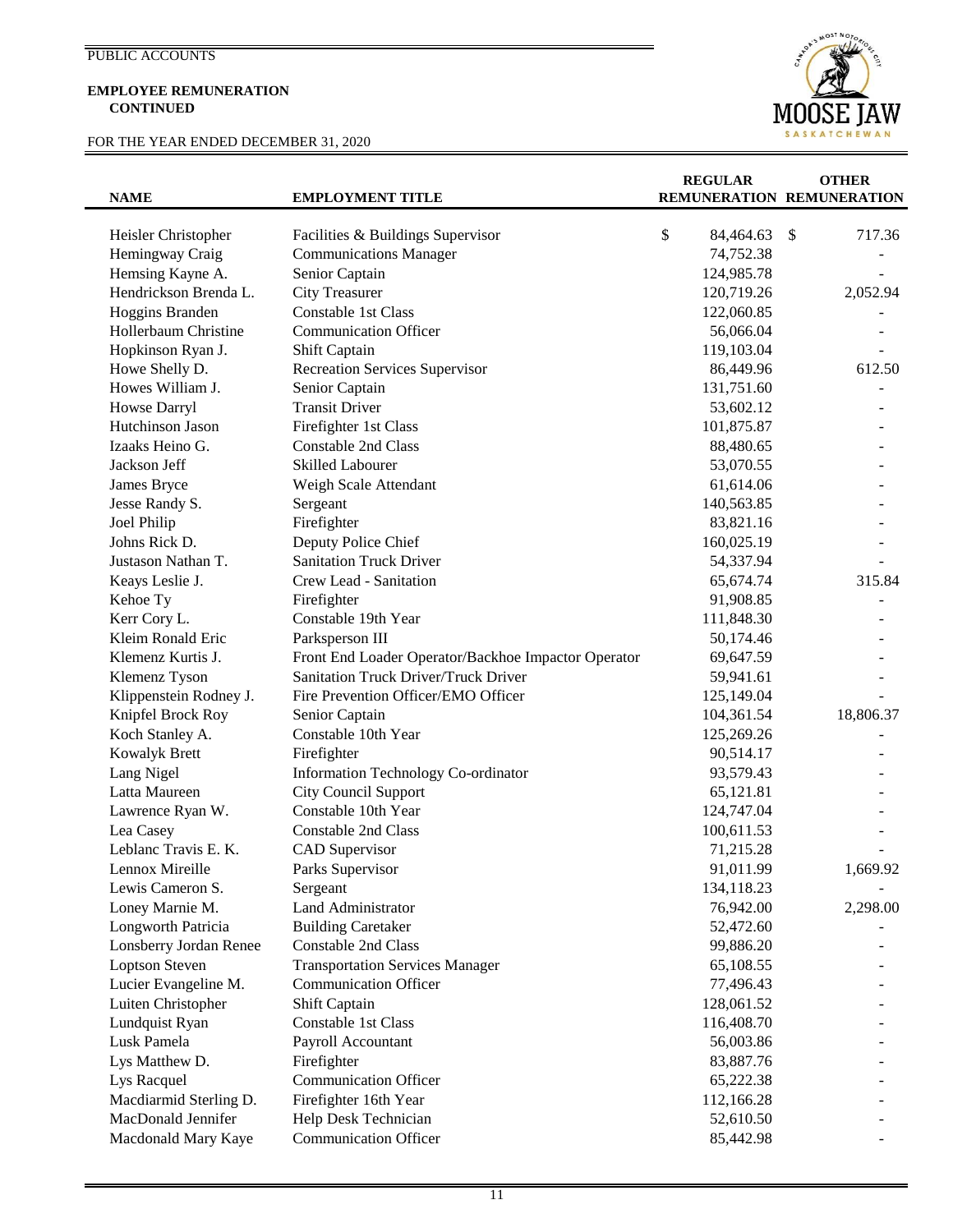#### **EMPLOYEE REMUNERATION CONTINUED**

FOR THE YEAR ENDED DECEMBER 31, 2020



| <b>NAME</b>                 | <b>EMPLOYMENT TITLE</b>                             | <b>REGULAR</b>   | <b>OTHER</b><br>REMUNERATION REMUNERATION |
|-----------------------------|-----------------------------------------------------|------------------|-------------------------------------------|
|                             |                                                     |                  |                                           |
| Mackey Brent S.             | Superintendent                                      | \$<br>149,857.76 | -S                                        |
| MacNaughton Joshua          | Constable 10th Year                                 | 136,480.16       |                                           |
| MacNaughton Sheldon         | Corporal                                            | 133,488.11       |                                           |
| McKay Wade                  | Director of Information Technology                  | 125,658.50       |                                           |
| McKenna Richard A.          | Superintendent                                      | 149,857.76       |                                           |
| McKibben Eric               | Accounting Clerk/Stockperson                        | 54,915.77        |                                           |
| McKibben Kyle               | Mechanic I                                          | 59,658.01        |                                           |
| Mealing Christopher         | Firefighter 11th Year                               | 107,482.79       |                                           |
| Mechelse Raelynn            | Legal Council                                       | 80,766.35        |                                           |
| Metcalf Garth               | Front End Loader Operator/Backhoe Impactor Operator | 59,948.73        |                                           |
| Meyer Stephanie             | <b>Treasury Accountant</b>                          | 65,202.11        |                                           |
| Mickleborough Jared         | Firefighter 11th Year                               | 108,378.62       |                                           |
| Mickleborough Joshua        | Director of Engineering Services                    | 86,986.91        | 19,944.48                                 |
| Mickleborough Taylor W.     | Superintendent                                      | 139,778.29       |                                           |
| Miller Richard L.           | Public Works Supervisor - Streets & Roads           | 94,773.89        | 3,648.28                                  |
| Milne Ryan S.               | Front End Loader Operator/Backhoe Impactor Operator | 80,234.64        |                                           |
| Milne Shannon               | 2nd Motor Patrol Operator                           | 61,773.34        |                                           |
| Mohle Shawn T.              | Constable 10th Year                                 | 110,791.35       |                                           |
| Montgomery Rodney S.        | Fire Chief                                          | 159,522.17       | 1,237.60                                  |
| Nancarrow Michael           | Mechanic I                                          | 84,663.29        |                                           |
| Nancarrow Spencer           | Pipefitter                                          | 79,485.49        |                                           |
| Neilson Michael             | Constable 2nd Class                                 | 53,366.22        |                                           |
| Nelson Ryan                 | <b>Information Services Manager</b>                 | 113,991.07       |                                           |
| Nerland Koel G.N.           | Firefighter 11th Year                               | 105,516.41       |                                           |
| North David S.              | Crew Lead - Streets & Roads                         | 65,170.66        | 465.92                                    |
| North Michael               | Firefighter                                         | 86,456.22        |                                           |
| Nyeitak Simon               | <b>Transit Driver</b>                               | 51,552.92        |                                           |
| Nyhagen Brad S.             | Storekeeper                                         | 62,270.19        |                                           |
| Oakes Cory L.               | <b>Operations Manager</b>                           | 96,330.97        |                                           |
| Oleniuk Devon M.            | Superintendent                                      | 149,857.76       |                                           |
| Osmachenko Scott            | <b>Recreation Services Manager</b>                  | 96,330.98        |                                           |
| Overs Terrance G.           | <b>Transit Driver</b>                               | 59,600.55        |                                           |
|                             | Technician II                                       |                  |                                           |
| Oyoo Vincent                |                                                     | 63,242.99        |                                           |
| Ozog Chris J.               | Senior Captain                                      | 86,354.76        |                                           |
| Padfield Melanie            | Front End Loader Operator                           | 68,562.69        |                                           |
| Parr Arla L.                | Sanitation Truck Driver/Truck Driver                | 53,352.90        |                                           |
| Pascoe Sharlene A.          | <b>Administrative Assistant</b>                     | 71,156.79        |                                           |
| Patoine Melanie D.          | General Utility Worker                              | 63,932.51        |                                           |
| Patterson Maxine J.         | Crew Lead - Facilities                              | 67,043.10        | 571.20                                    |
| Patterson Paul A.           | Parksperson III                                     | 51,854.89        |                                           |
| Paul Kristin L.             | Assessment Co-ordinator                             | 57,074.27        |                                           |
| Pawliw Regan                | <b>Constable 4th Class</b>                          | 74,677.92        |                                           |
| Payne Michele               | <b>Communication Officer</b>                        | 68,043.87        |                                           |
| Pengelly-Taylor Janice M.   | <b>Administrative Assistant</b>                     | 51,004.83        |                                           |
| Pilsworth Kevin H.          | Sergeant                                            | 137,037.85       |                                           |
| <b>Puffalt James Edward</b> | <b>City Manager</b>                                 | 205,731.26       | 6,000.00                                  |
| Purdy Michael               | Firefighter 1st Class                               | 103,290.34       |                                           |
| Qasmi Muhammad Yousuf       | <b>Information Technology Analyst</b>               | 61,419.51        |                                           |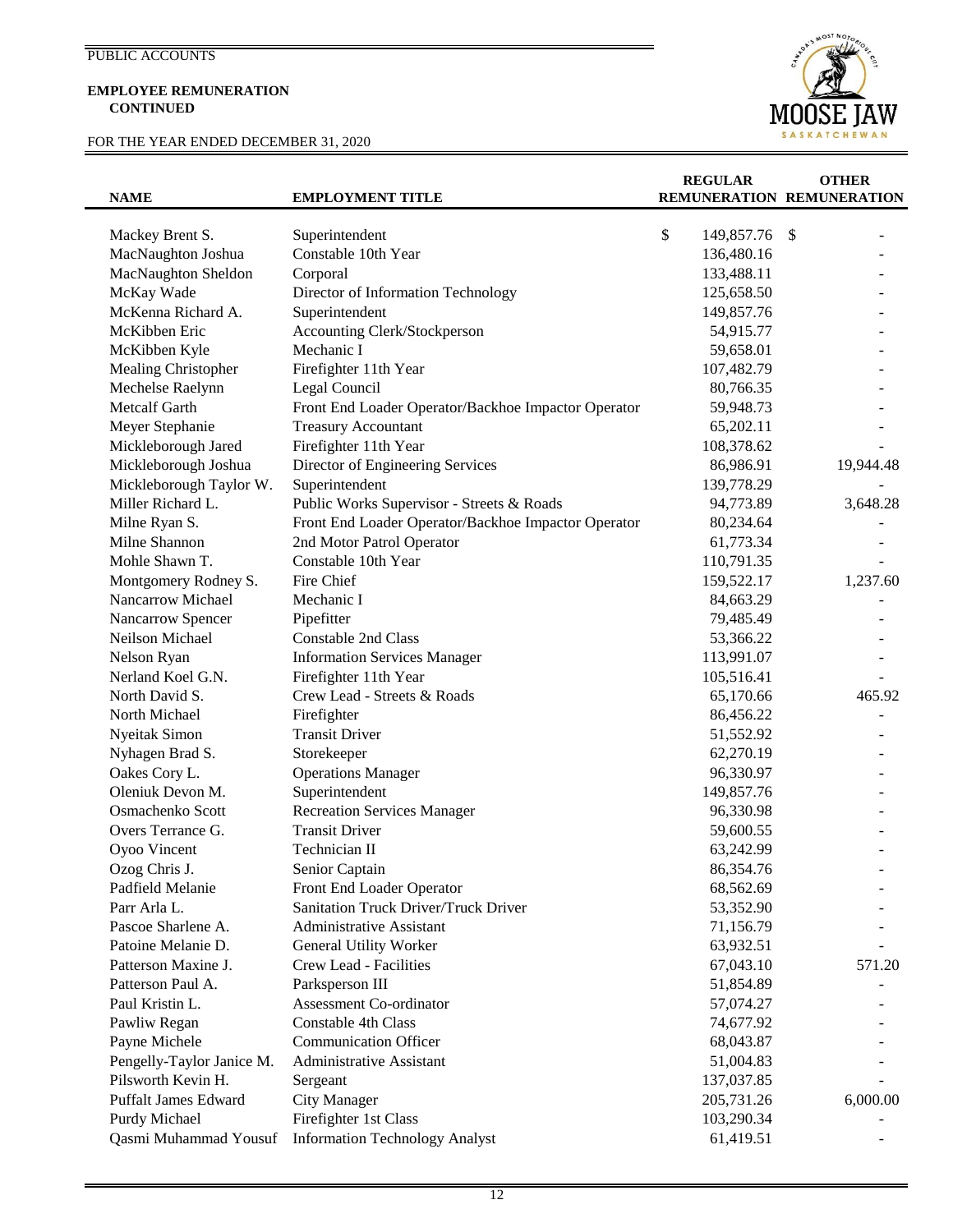### **EMPLOYEE REMUNERATION**

**CONTINUED** FOR THE YEAR ENDED DECEMBER 31, 2020



| <b>NAME</b>             | <b>EMPLOYMENT TITLE</b>                     | <b>REGULAR</b><br>REMUNERATION REMUNERATION | <b>OTHER</b> |
|-------------------------|---------------------------------------------|---------------------------------------------|--------------|
| Renwick Lisa D.         | Financial Administrator                     | \$<br>88,574.24                             | \$           |
| Renwick Norman P.       | Corporal                                    | 73,219.64                                   | 30,165.84    |
| Rice Murray G.          | Constable 19th Year                         | 129,366.10                                  |              |
| Robertson Mitchel       | Firefighter                                 | 77,285.89                                   |              |
| Rosnes Cody             | Firefighter                                 | 86,228.41                                   |              |
| Rosso Christopher       | <b>Compactor Operator</b>                   | 58,700.80                                   |              |
| <b>Rowlinson Bret</b>   | <b>GIS</b> Supervisor                       | 100,410.02                                  | 217.76       |
| Russell Michael         | Deputy Fire Chief                           | 147,746.83                                  | 245.84       |
| Sanderson Jeremy        | Firefighter 16th Year                       | 113,247.08                                  |              |
| Sanson Michelle L.      | Director of Planning & Development Services | 123,655.78                                  | 3,476.70     |
| Scheske Chad K.         | Corporal                                    | 131,838.29                                  |              |
| <b>Schofer Brittany</b> | Firefighter                                 | 71,570.66                                   |              |
| Schwabe Evan            | Constable 1st Class                         | 129,928.78                                  |              |
| Seaborg Dacey           | <b>Recreation Services Supervisor</b>       | 79,532.43                                   |              |
| Seidlitz Kalie B.       | Constable 1st Class                         | 114,127.84                                  |              |
| Seman Trisha K.         | Sergeant                                    | 132,673.94                                  |              |
| Shankar Chintu          | CAD Technician                              | 57,748.06                                   |              |
| Shepherdson Will        | Pipefitter                                  | 81,138.11                                   |              |
| Shepley Virginia        | <b>Assistant Building Official</b>          | 61,958.29                                   |              |
| Shillington Jynel       | Parksperson I/Arena Attendant               | 50,124.87                                   |              |
| Sills Jay G.            | Constable 19th Year                         | 146,918.95                                  |              |
| Simmer Brian            | <b>Bylaw Enforcement Officer</b>            | 55,148.24                                   |              |
| Singh Harmandeep        | Constable 4th Class                         | 83,766.98                                   |              |
| Smith James W.G.        | Firefighter 11th Year                       | 104,342.26                                  |              |
| Sojonky Jacob           | Firefighter                                 | 68,103.21                                   |              |
| Spicer Amber G.         | Meter Installer                             | 53,264.21                                   |              |
| St. Dennis Heather      | Executive Assistant to the City Manager     | 74,982.33                                   |              |
| Stapleton Rodney D.     | Senior Captain                              | 126,958.46                                  |              |
| Stephanson Darrin       | Director of Public Works & Utilities        | 136,874.62                                  | 869.12       |
| <b>Stevenson Mark</b>   | <b>General Utility Worker</b>               | 75,600.89                                   | 146.72       |
| Stewart Gregory P.      | Power Excavator Operator                    | 63,851.65                                   |              |
| Stewart Shaun M.L.      | <b>Fleet Services Supervisor</b>            | 75,103.32                                   |              |
| Striha Joshua           | Firefighter 1st Class                       | 102,429.10                                  |              |
| <b>Stusek Marlin</b>    | Technician II                               | 66,530.26                                   |              |
| Sukenik Bradley D.      | Constable 19th Year                         | 122,479.74                                  |              |
| Sutcliffe Randall S.    | Welder                                      | 66,015.52                                   |              |
| Suzic Stevo             | <b>Transit Driver</b>                       | 52,310.40                                   |              |
| Szabo Austin A.S.       | Operator                                    | 74,266.03                                   |              |
| Tatum Jamie I.          | Crew Lead - Water & Wastewater              | 71,688.03                                   |              |
| Thacker Kevin           | Mechanic I                                  | 52,697.55                                   |              |
| Throssell Jody          | Firefighter 1st Class                       | 104,478.58                                  |              |
| Thunberg Paul           | <b>Constable 2nd Class</b>                  | 103,220.71                                  |              |
| Torgunrud Blair L.      | Constable 10th Year                         | 118,365.86                                  |              |
| <b>Travland Mirva</b>   | <b>GIS</b> Technician                       | 51,491.64                                   |              |
| Trzaskowski Jason J.    | Crew Lead - Water & Wastewater              | 74,064.09                                   | 219.52       |
| Tymko Kristy            | <b>Constable 2nd Class</b>                  | 99,376.79                                   |              |
| Unser Jae R.            | Firefighter 16th Year                       | 113,924.35                                  |              |
| Usher Brian W.          | <b>Sanitation Truck Driver</b>              | 56,803.29                                   |              |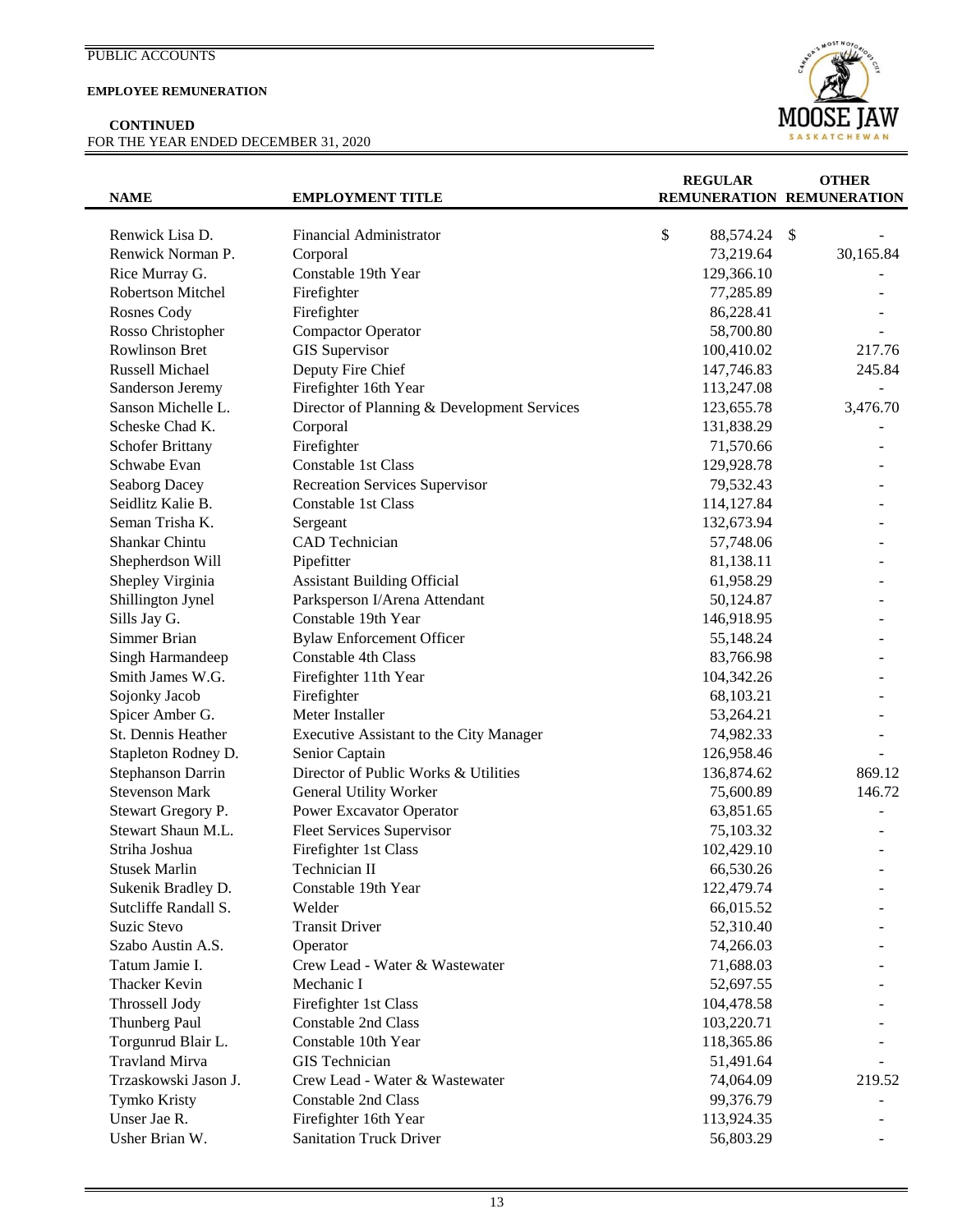### **EMPLOYEE REMUNERATION**

**CONTINUED** FOR THE YEAR ENDED DECEMBER 31, 2020



|                     |                                    | <b>REGULAR</b>            |               | <b>OTHER</b> |
|---------------------|------------------------------------|---------------------------|---------------|--------------|
| <b>NAME</b>         | <b>EMPLOYMENT TITLE</b>            | REMUNERATION REMUNERATION |               |              |
|                     |                                    |                           |               |              |
| Veeder Jeffrey      | <b>Communication Officer</b>       | \$<br>65,515.68           | <sup>\$</sup> |              |
| Wallace Carla M.    | <b>Utilities Accountant</b>        | 58,706.38                 |               |              |
| Wandler Brenda F.   | <b>Communication Officer</b>       | 74,101.19                 |               |              |
| Ward Scott K.       | <b>Utility Man</b>                 | 53,638.83                 |               |              |
| Ward Sherry A.      | Administrative Assistant           | 78,612.10                 |               |              |
| Wasylyshyn Neil     | Swimming Pool/Arena Caretaker      | 53,632.12                 |               |              |
| Watamanuk Jesse     | Utilities Supervisor - Solid Waste | 99,570.06                 |               | 349.44       |
| Watkinson Levi      | Firefighter                        | 70,089.52                 |               |              |
| <b>Watson Susan</b> | Temporary Assistant Meter Mechanic | 50,129.12                 |               |              |
| Watt Jason P.       | Constable 10th Year                | 120,988.43                |               |              |
| Watterson Kendra    | <b>Administrative Assistant</b>    | 51,698.04                 |               | 1,109.70     |
| Wenarchuk Tyson     | <b>General Utility Worker</b>      | 62,507.01                 |               |              |
| White Monica        | Deputy City Comptroller            | 98,225.98                 |               | 2,524.80     |
| Wilcox Dayle T.     | Firefighter 11th Year              | 105,338.79                |               |              |
| Wilkinson Taylor    | Operator                           | 58,630.37                 |               |              |
| Willford Neil L.    | Front End Loader Operator          | 58,944.67                 |               |              |
| Wilson Kevin J.     | Mechanic I                         | 69,154.92                 |               |              |
| Wist Regent Sarah   | Parks Gardener                     | 55,994.33                 |               |              |
| Wittke Tracy L.     | <b>Assistant City Clerk</b>        | 98,225.99                 |               | 450.00       |
| <b>Wood Breton</b>  | Operator                           | 64,473.71                 |               |              |
| Woods Aaron         | Constable 10th Year                | 132,353.74                |               |              |
| Wu Fan              | Operator                           | 63,253.41                 |               |              |
| Zhai Xiaohong       | Accountant - Payables & Costing    | 51,133.79                 |               |              |
| Ziffle Melanie      | Constable 1st Class                | 104,097.95                |               |              |
| Zlipko Michael      | Manager of Taxation & Assessment   | 91,847.02                 |               |              |
| Zoerb Rodney M.     | Constable 10th Year                | 125,042.78                |               |              |
|                     |                                    |                           |               |              |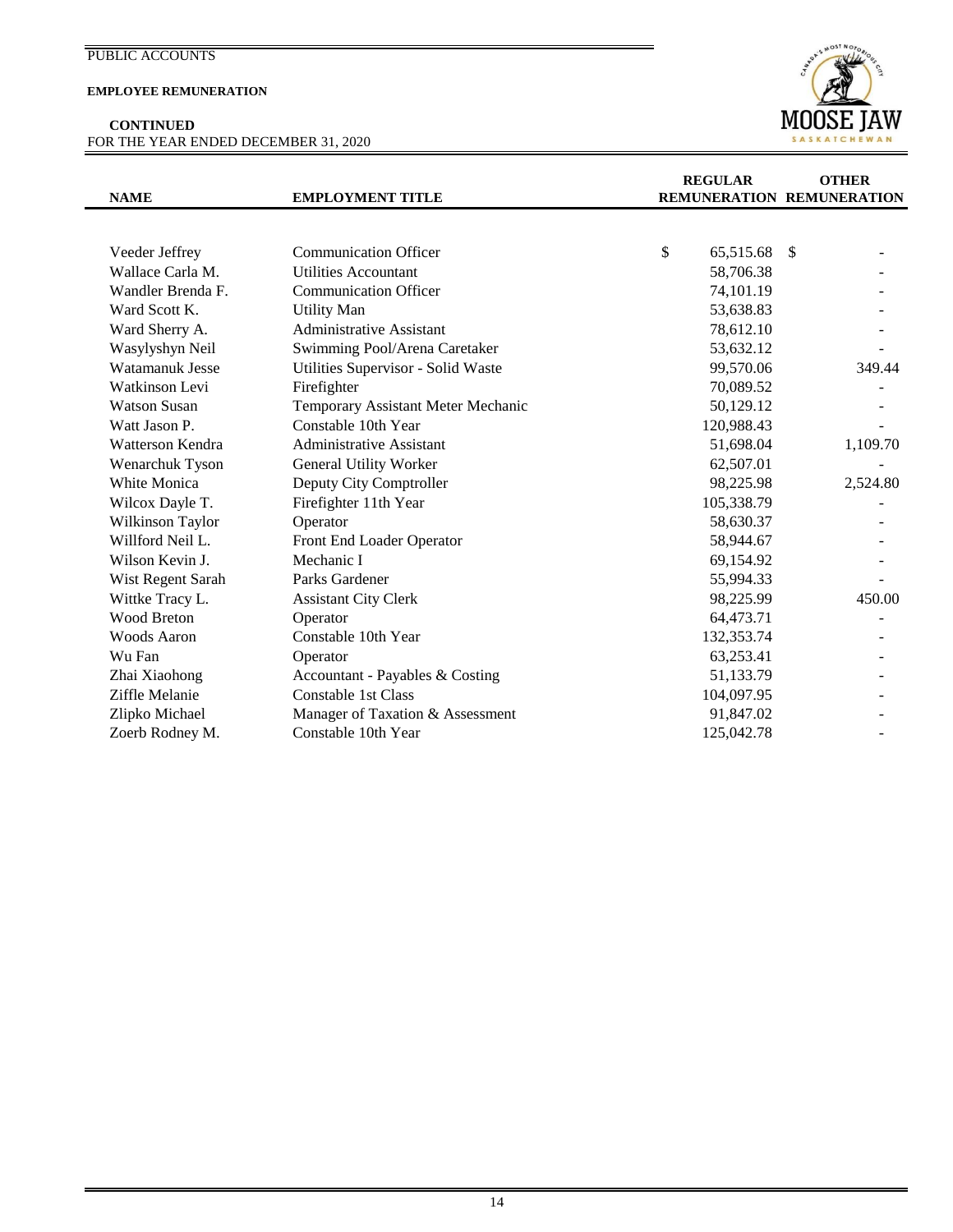**CITY OF MOOSE JAW 2020 MUNICIPAL PUBLIC ACCOUNTS CONTRACTUAL EXPENDITURES**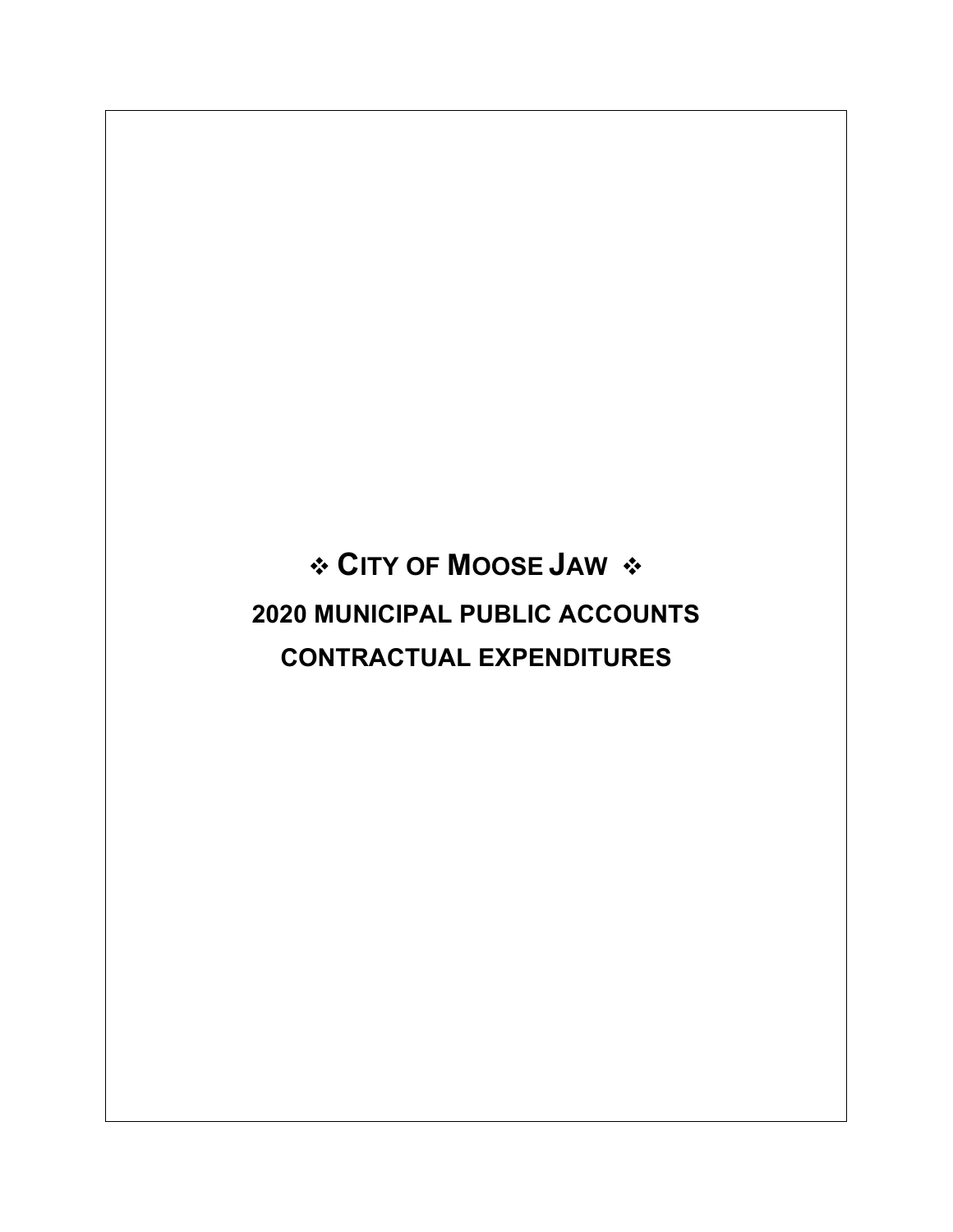## **CONTRACTUAL EXPENDITURES**

### FOR THE YEAR ENDED DECEMBER 31, 2020



| A-1 Tree Service & Landscaping           | \$<br>79,074.59 |
|------------------------------------------|-----------------|
| ACG-Envirocan Inc.                       | 96,799.77       |
| Adair's Demolition Ltd.                  | 286, 124. 70    |
| AECOM Canada Ltd.                        | 163,414.11      |
| All 'N All Construction                  | 152,574.91      |
| Armstrong Welding Ltd.                   | 62,827.66       |
| Associated Engineering (Sask) Ltd.       | 627,856.81      |
| Atlas Copco Compressors Canada           | 96,019.44       |
| Auto-Quip                                | 163,033.12      |
| <b>Buffalo Pound Water Treatment</b>     | 3,150,823.49    |
| C & S Builders Ltd.                      | 97,997.86       |
| Canada Life                              | 71,013.78       |
| Canadian Corp of Commissionaires         | 302,421.41      |
| Canada Post Corporation                  | 84,762.37       |
| <b>Canadian National</b>                 | 58,519.93       |
| Celco Controls Ltd.                      | 113,408.26      |
| CentralSquare Canada Software Inc.       | 762,525.27      |
| Ceridian Canada Ltd.                     | 83,415.65       |
| <b>CFS Equipment Services</b>            | 66,248.06       |
| <b>CIMCO</b> Refrigeration               | 191,190.86      |
| City of Regina                           | 1,372,831.54    |
| <b>Creative Artists Agency</b>           | 115,716.00      |
| Curling Canada                           | 403,626.34      |
| Cypress Paving (1976) Ltd.               | 3,195,992.85    |
| Deloitte Management Services LP          | 113,480.85      |
| Dome Construction Ltd.                   | 354,230.21      |
| Double K Excavating Ltd.                 | 151,909.05      |
| Duncan Roofing Ltd.                      | 184,467.22      |
| D-Z-L Construction                       | 121,345.21      |
| Federal Joint Sealing Co. of Canada Ltd. | 102,057.57      |
| Federated Co-Operatives Ltd.             | 550,301.90      |
| Fer-Marc Equipment Limited               | 196,236.10      |
| Fer-Pal Construction Ltd.                | 211,088.98      |
| Finning (Canada)                         | 110,482.44      |
| <b>First Response Legal</b>              | 172,793.70      |
| Flocor Inc.                              | 80,484.62       |
| Global Spectrum Canada                   | 168,371.14      |
| H C L Construction Ltd.                  | 193,475.74      |
| HBT Enterprises Ltd.                     | 312,703.65      |
| Henderson Insurance Inc.                 | 983,453.47      |
| Impact J.D. Factors Corporation          | 82,831.25       |
| Insight Canada Inc.                      | 128,138.93      |
| <b>Insituform Technologies Limited</b>   | 545,286.69      |
| ISL Engineering and Land Services Ltd.   | 399,366.38      |
| <b>Johnson Controls</b>                  | 105,067.28      |
| Jonathan Nickel                          | 66,532.54       |
| Kanuka Thuringer LLP                     | 60,689.37       |
| Karen Lagacy                             | 72,150.81       |
| <b>KGS Group Consulting Engineers</b>    | 87,347.55       |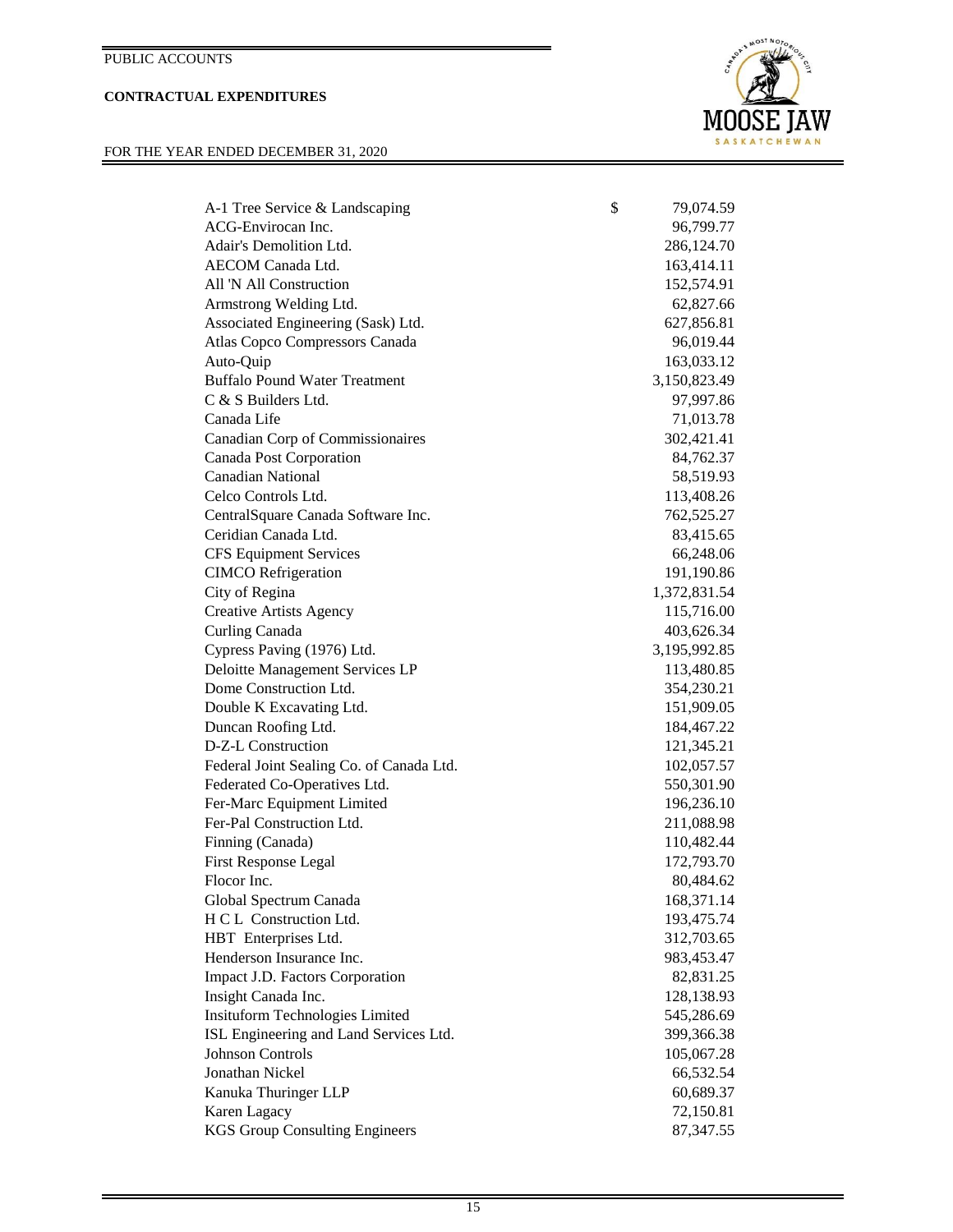#### **CONTRACTUAL EXPENDITURES CONTINUED**

FOR THE YEAR ENDED DECEMBER 31, 2020



| KMS Construction Ltd.                  | \$<br>4,541,676.17 |
|----------------------------------------|--------------------|
| <b>KTI</b> Limited                     | 83,411.61          |
| L & I Electric                         | 414,151.73         |
| Lafarge Canada Inc.                    | 449,662.50         |
| Loraas Disposal South Ltd.             | 974,738.69         |
| McDougall Gauley LLP                   | 73,380.44          |
| Microsoft Corporation                  | 94,588.61          |
| <b>Minuteman Press</b>                 | 90,542.28          |
| <b>MLT Aikins LLP</b>                  | 115,493.07         |
| Moose Jaw Cultural Centre              | 156,979.00         |
| Moose Jaw Ford Sales Ltd.              | 93,281.15          |
| Moose Jaw Humane Society               | 222,421.57         |
| Moose Jaw Municipal Airport Authority  | 262,916.91         |
| Moose Jaw Museum & Art Gallery         | 134,296.00         |
| Moose Jaw Tier 1 Hockey Inc.           | 199,198.84         |
| MPE Engineering Ltd.                   | 70,246.03          |
| NIS Contractors Ltd.                   | 5,140,534.36       |
| North Star Concrete Inc.               | 728,999.39         |
| Palliser Regional Library              | 997,122.00         |
| Parkson                                | 144,411.20         |
| Plaid Paisley Enterprises, Inc.        | 194,960.93         |
| PlanIT Search Inc.                     | 131,326.17         |
| Prairie Janitorial Supply              | 105,732.72         |
| Prairie Mobile Communications          | 259,523.07         |
| Prestige Environmental Inc.            | 675, 678. 17       |
| <b>PrintersPlus</b>                    | 67,344.20          |
| Pro Tec Electric Ltd.                  | 1,024,840.27       |
| Redhead Equipment Ltd.                 | 281,806.83         |
| rSolutions Corporation                 | 264,886.95         |
| Sask Assessment Management Agency      | 579,070.00         |
| Sask Energy                            | 469,387.61         |
| Sask Health Authority                  | 50,165.75          |
| <b>Sask Power</b>                      | 3,238,150.55       |
| Sask Tel                               | 402,493.78         |
| Sask Urban Municipalities Association  | 139,220.75         |
| Sask Workers' Compensation Board       | 299,373.95         |
| Security Resource Group Inc.           | 76,671.17          |
| <b>SGI Auto Fund</b>                   | 181,491.02         |
| Spectra Venue Management               | 1,370,795.79       |
| Stantec Consulting Ltd.                | 297,847.76         |
| Sun Life Assurance Company of Canada   | 1,002,729.83       |
| Superior Truck Equipment Inc.          | 1,243,606.12       |
| The Sherwin Williams Co.               |                    |
|                                        | 69,811.17          |
| Thyssenkrupp Elevator (Canada) Limited | 203,980.03         |
| Tourism Moose Jaw                      | 90,775.00          |
| Town & Country Plumbing Heating        | 136,040.18         |
| United Rentals of Canada, Inc.         | 104,972.53         |
| Versaterm Inc.                         | 52,704.75          |
| Vipond Inc.                            | 95,055.25          |
| Wakamow Valley Authority               | 338,491.05         |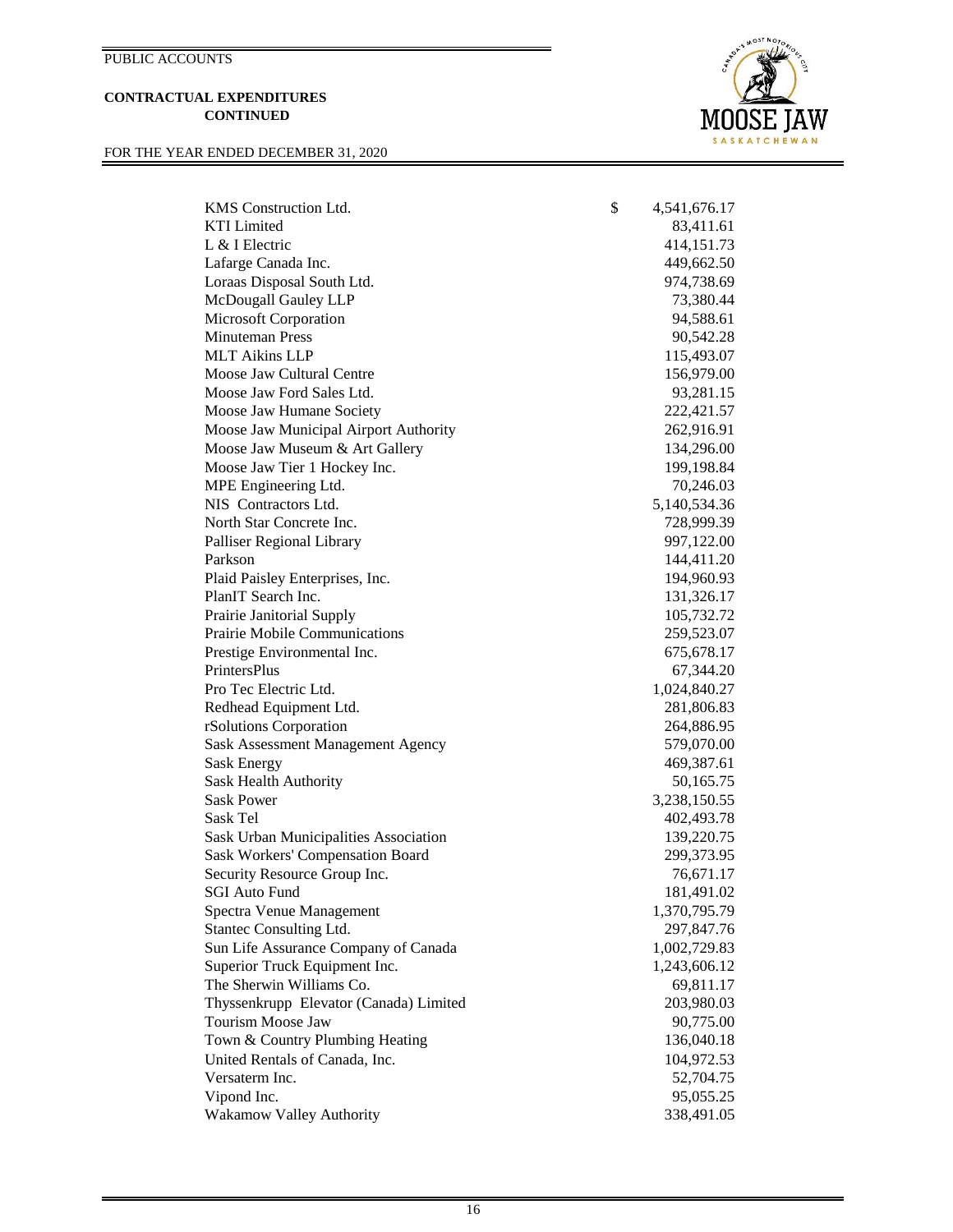#### **CONTRACTUAL EXPENDITURES CONTINUED**

FOR THE YEAR ENDED DECEMBER 31, 2020

WBM Office Systems \$ Westridge Construction Ltd. WF Botkin Construction Ltd. Wind & Sun Protection Inc. Wood Environment



| 50.838.28    |
|--------------|
| 4,505,558.71 |
| 606.044.57   |
| 85.758.59    |
| 96.160.60    |
|              |

\$ 51,133,857.08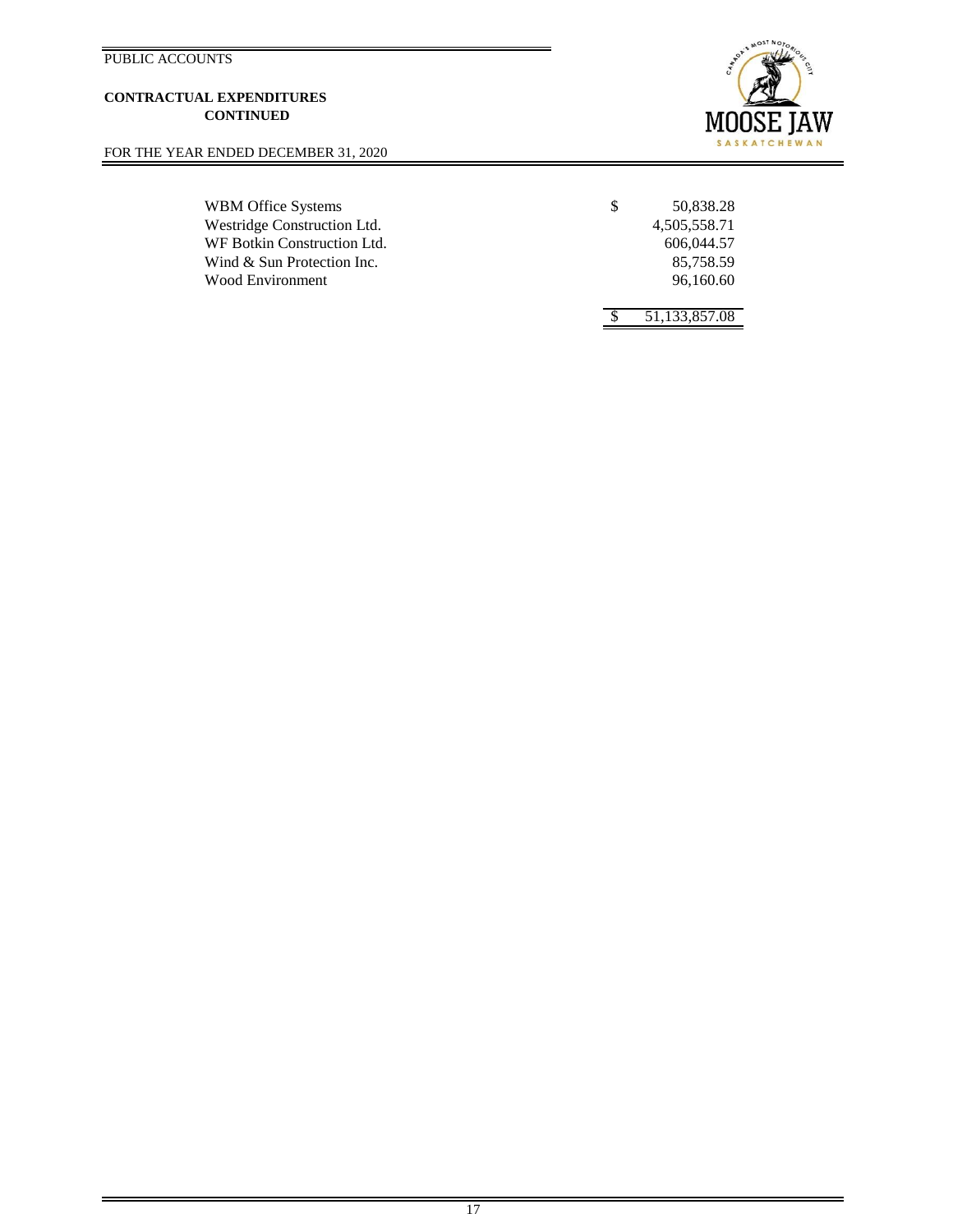# **CITY OF MOOSE JAW 2020 MUNICIPAL PUBLIC ACCOUNTS GRANTS**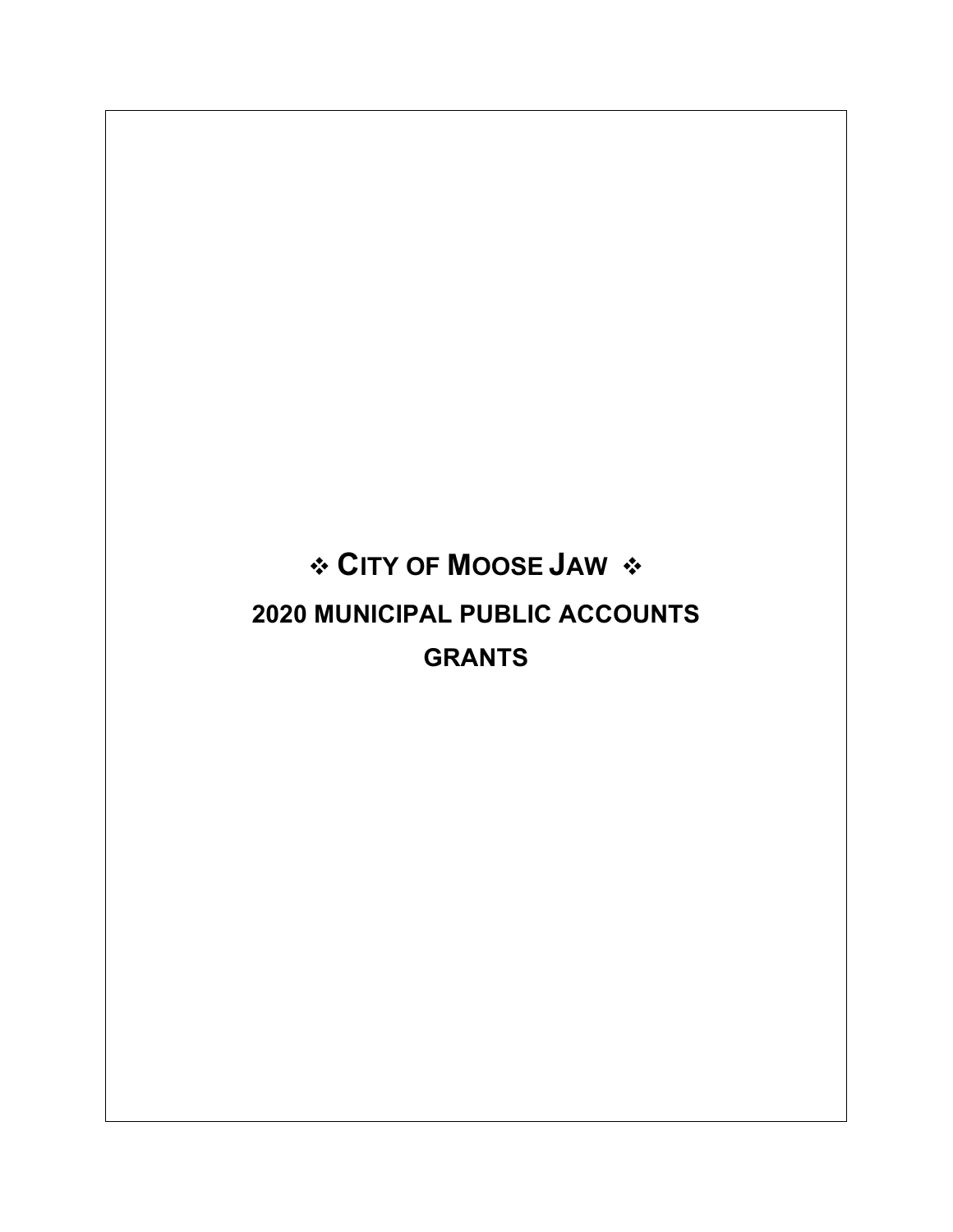**GRANTS**

FOR THE YEAR ENDED DECEMBER 31, 2020



Moose Jaw & District Seniors Association \$56,805.50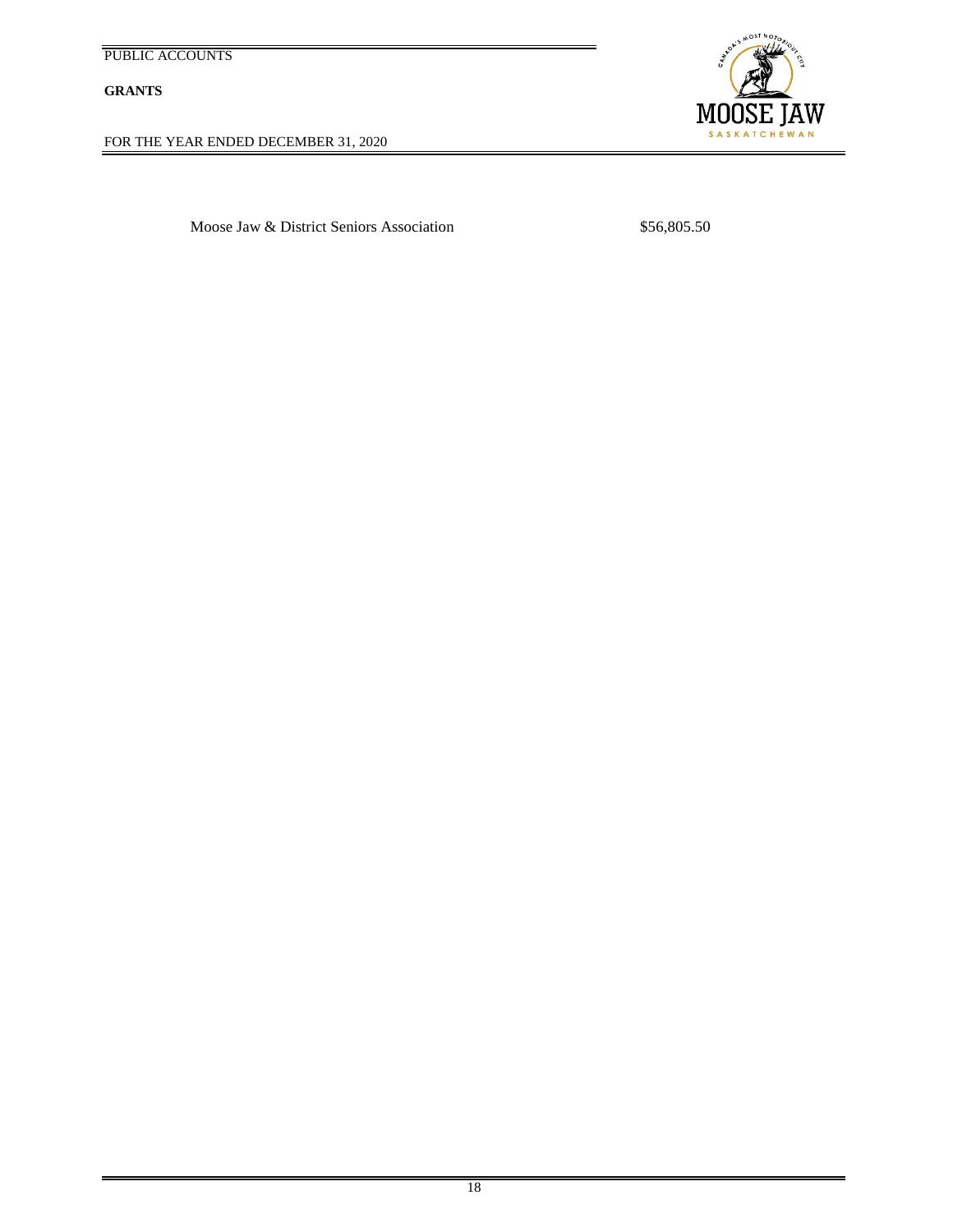**CITY OF MOOSE JAW 2020 MUNICIPAL PUBLIC ACCOUNTS REMUNERATION AND EXPENSES OF MEMBERS OF COUNCIL**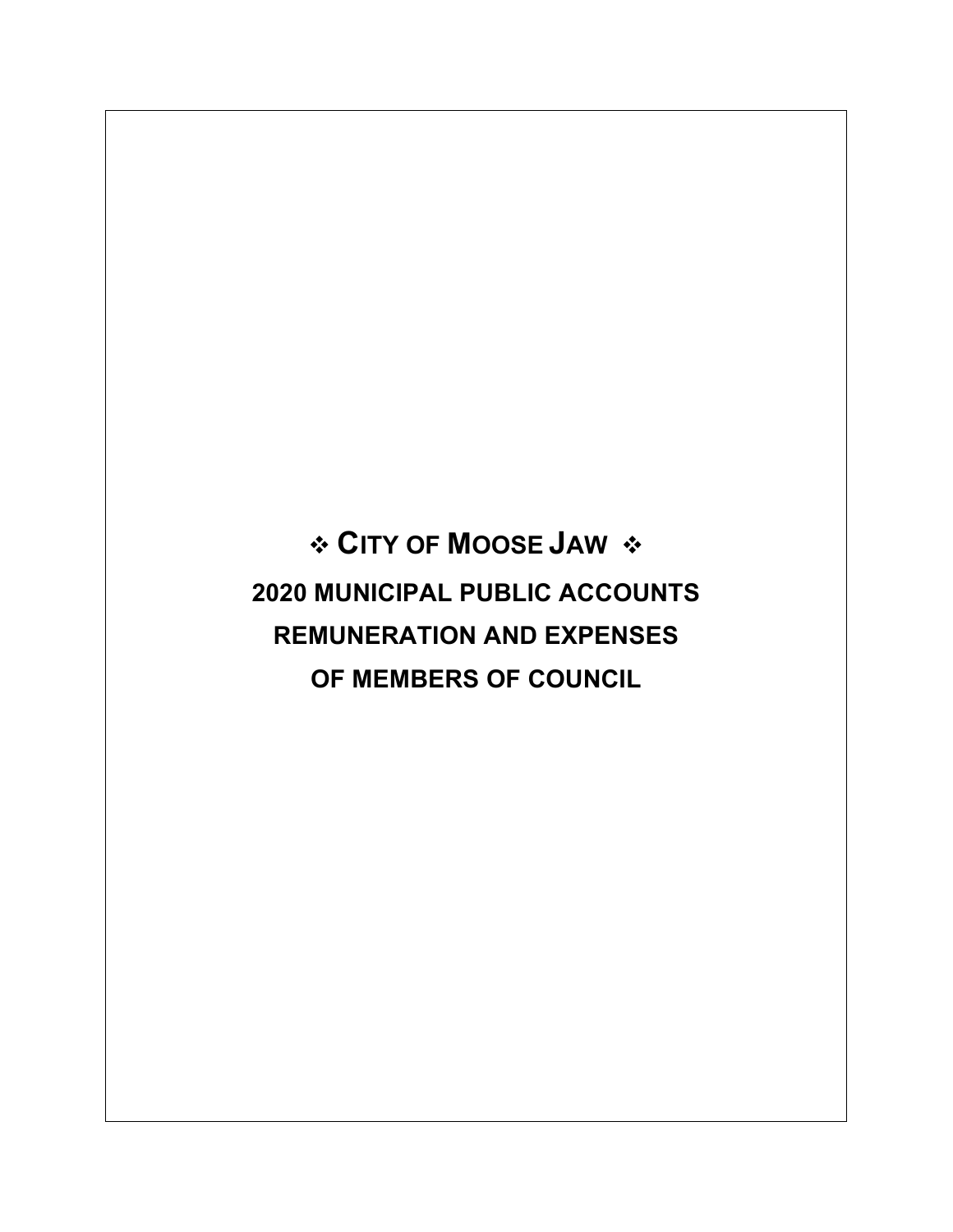## **REMUNERATION AND EXPENSES OF MEMBERS OF COUNCIL**

## FOR THE YEAR ENDED DECEMBER 31, 2020



|                       | <b>Remuneration</b> | <b>Expenses</b> |
|-----------------------|---------------------|-----------------|
| Councilor D. Blanc    | 4,165.37            |                 |
| Councilor H. Eby      | 27,774.17           | 30.00           |
| Councilor C. Froese   | 27,924.54           | 1,632.55        |
| Councilor J. Logan    | 4,796.75            |                 |
| Councilor D. Luhning  | 27,789.69           |                 |
| Councilor S. McMann   | 23,759.17           | 649.99          |
| Councilor K. Robinson | 4,165.37            |                 |
| Councilor B. Swanson  | 22,466.96           |                 |
| Mayor F. Tolmie       | 87,839.16           | 710.59          |
| Councilor C. Warren   | 23,519.26           |                 |
|                       | 254,200.44          | 3,023.13        |